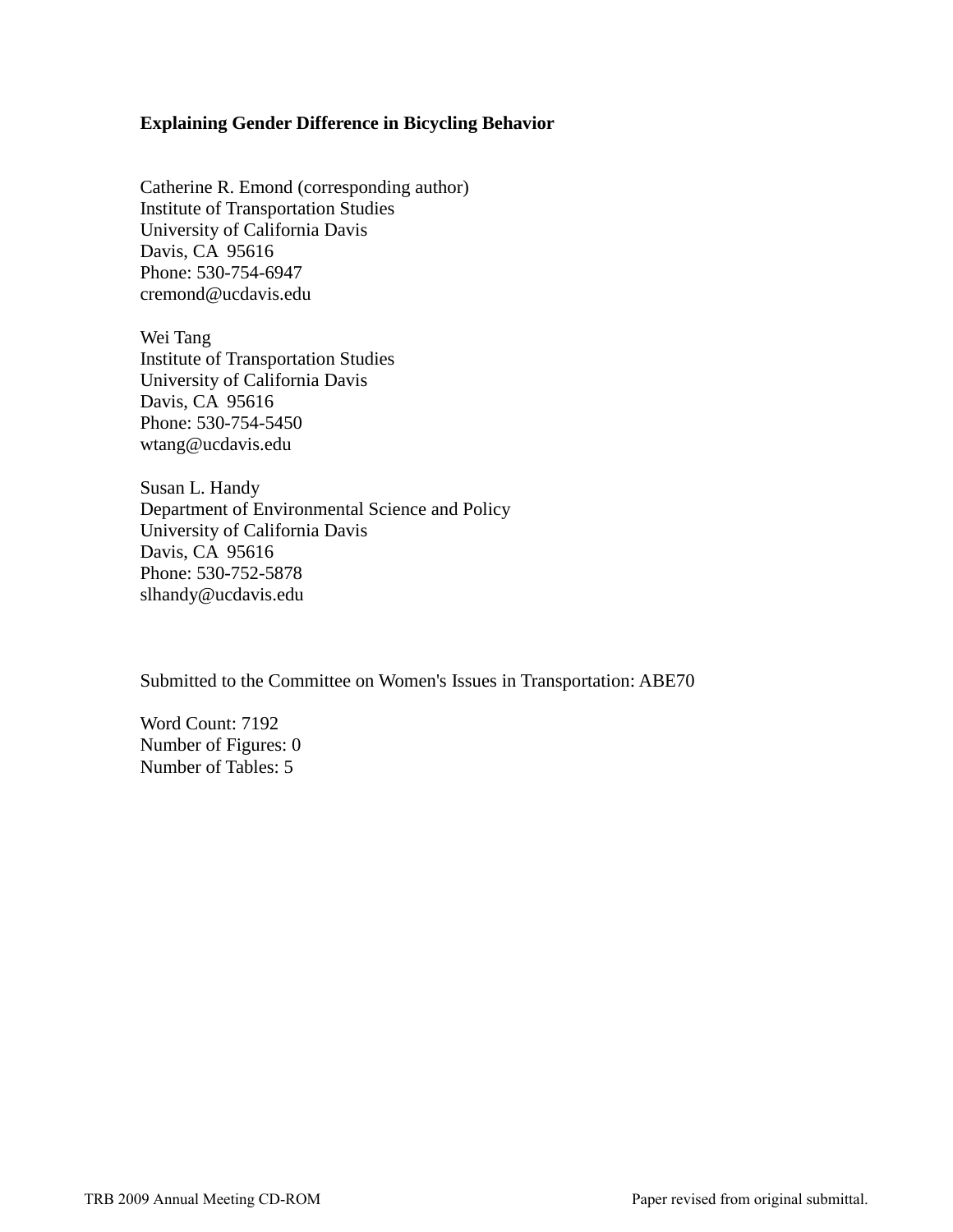## **Explaining Gender Difference in Bicycling Behavior**

## **ABSTRACT**

Although men and women bicycle at relatively equal rates in industrialized countries such as the Netherlands, Germany, and Denmark, research has consistently found that in the United States men's total bicycle trips surpass women's by a ratio of at least 2:1. Current evidence, although limited, suggests that women are affected to greater or lesser degrees than men by some factors. The purpose of this study is to provide insight on how gender influences the decision to use a bicycle, with the intent of supporting policy development aimed at increasing bicycle ridership, particularly among women. Bicycle use in six small cities in the western U.S. is examined in an effort to determine how gender interacts with individual factors and social and physical environments to influence bicycle behavior. Analysis of data from an on-line survey using a binary logistic regression approach shows strong interaction of gender with certain individual factors, especially safety perception and household responsibilities, and to a lesser degree with social and environmental factors to influence bicycle behavior.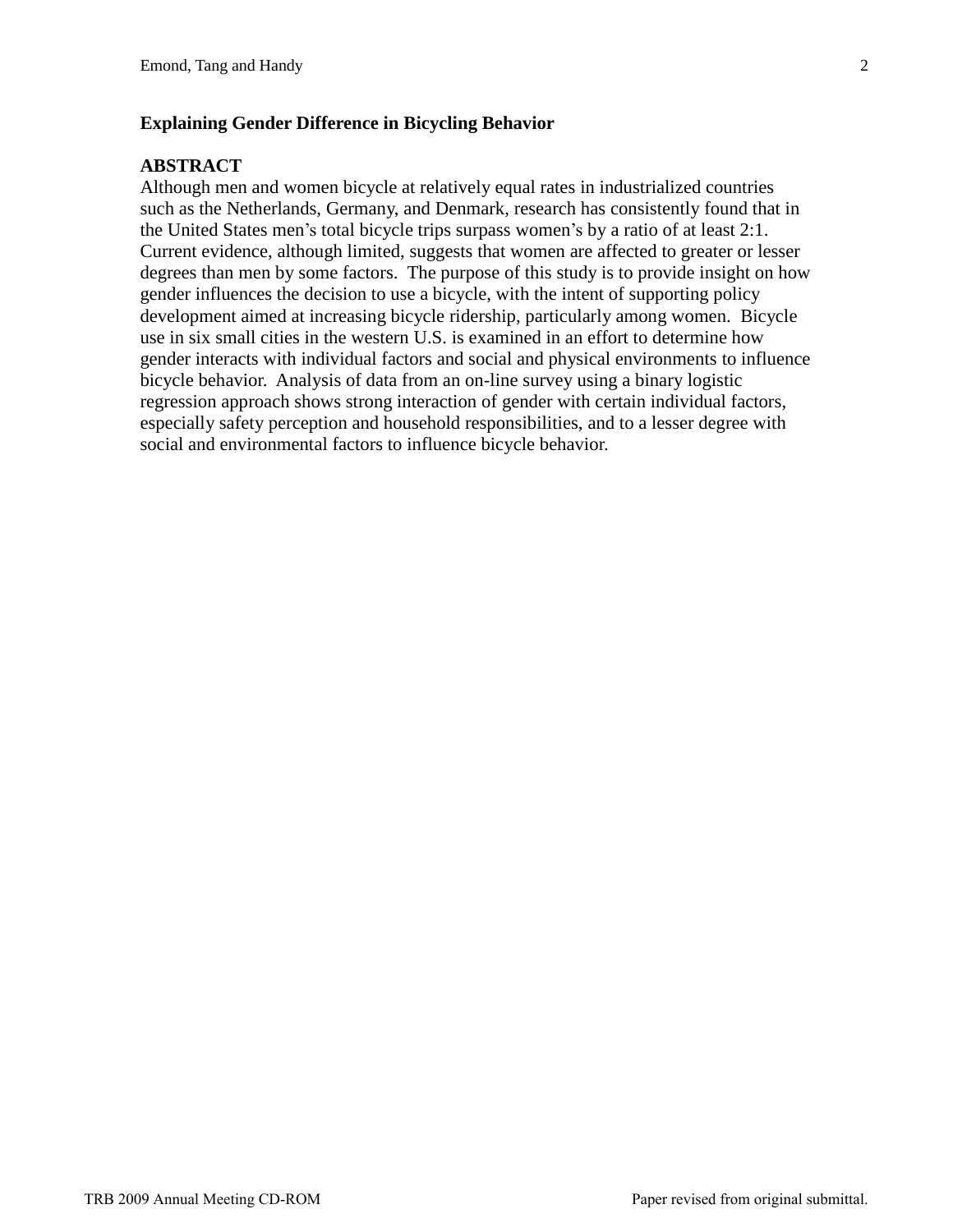# **Explaining Gender Difference in Bicycling Behavior**

## **INTRODUCTION**

In light of rising gas prices and concerns over climate change, bicycling is seeing a resurgence of popularity. From Los Angeles to New York, bicycle stores are experiencing higher bicycle sales than usual, especially for commute purposes *(1-3)*. But if current cycling patterns hold, men will be doing much more bicycling than women. Research *(4)* has consistently found that in the United States, men's total bicycle trips surpass women's by a ratio of at least 2:1. What explains this imbalance by gender in U.S. bicycling rates?

Garrard (*3)* was motivated in her study of female bicycle behavior by the observation that industrialized countries such as the Netherlands, Denmark, and Germany, with higher rates of bicycling for both transportation and recreation, have equal or higher rates of female cyclists than males, in contrast to the far greater proportion of male to female cyclists in Australia and the United States. This is attributed to the strong automobile culture of Australia and the United States where low bicycling and walking rates are still the norm in many communities (*5)*. In the United States, emphasis on the automobile in infrastructure design has resulted in less focus on bicyclists' need for safe and efficient access to destinations by public roads; this creates a situation that discourages bicycling for less confident riders *(6-8).* In this paper, data from a 2006 survey of residents of six small cities in the western U.S. was used to explore differences between men and women in the factors that explain their bicycle use. Bicycle use in these cities is examined in an effort to determine how gender interacts with individual factors and social and physical environments to influence bicycle behavior. Providing empirical insight on how gender influences the decision to use a bicycle will support planners and policy makers attempting to increase bicycle ridership in their communities, particularly among women.

### **CONCEPTUAL BASIS AND LITERATURE REVIEW**

The conceptual model for this study is based on the ecological model commonly used in physical activity research within the public health field to explain individual behavior *(9)*. This model suggests that individual behavior is influenced by factors at multiple levels, including the individual, social environment, and physical environment levels. Individual factors include attitudes, preferences, and beliefs, as well as confidence in one's ability to engage in the behavior (a concept called "self-efficacy" in the field of public health). Social-environment factors include the cultural norms of the community as evidenced by the collective behaviors of its residents. Interpersonal relationships, including those within households, are also considered social-environment factors. Physical-environment factors depend on the nature of land use patterns and transportation infrastructure. The ecological model was chosen over the more traditional model of travel behavior that focuses on utility maximization and does not readily account for attitudes or socialenvironment factors.

Research explaining gender differences in bicycle rates is limited, with the few existing studies focusing on female bicycle behavior; this is understandable considering the low rate of female cyclists compared to males. The limited available evidence suggests that women are affected to greater or lesser degrees than men by factors at each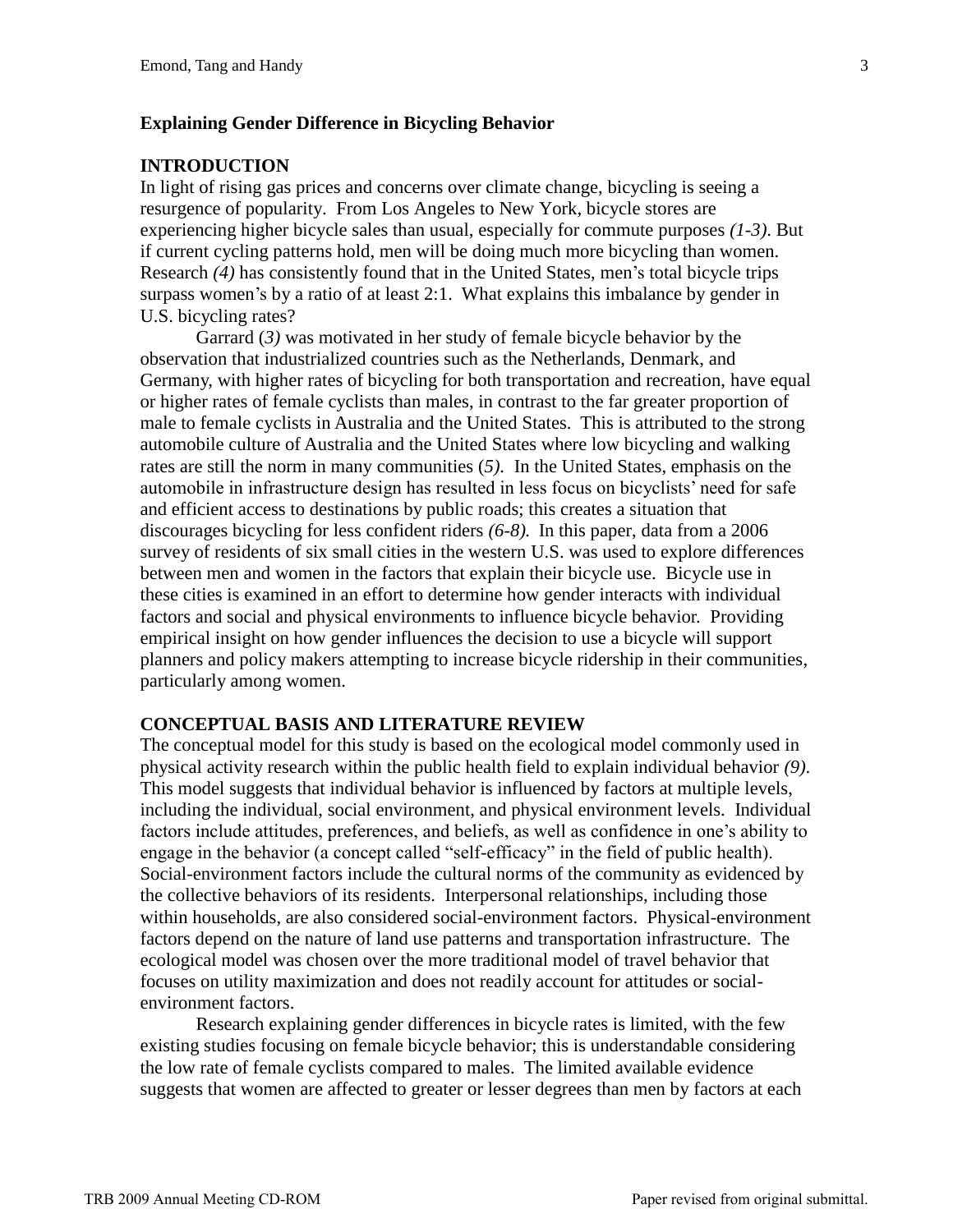level of the model. Two factors that cut across the levels of the model emerge as especially relevant to explaining gender differences in bicycling: concern for safety, and household responsibilities.

### **Concern for safety**

A number of studies, mainly aimed at increasing women's participation in bicycling, indicate that female cyclists have different perceptions of safety and different trip needs then male cyclists, regardless of whether they are advanced or basic cyclists *(4,5,10)*.

Garrard's *(11)* and Garrard et al.'s *(5,12)* studies, based on Australian population samples, concluded that female cyclists' concern for safety – from the perspective of road safety and driver behavior – were the main factors that discouraged them from bicycling. Women are more risk adverse than men and tend to perceive negative consequences of sharing roads with vehicular traffic more than men do *(13)*.

Although this concern for safety is an individual level factor, it is influenced by both the social and physical environments in which the cyclists operate. The probability of fatal injuries for bicyclists increases dramatically on roads where vehicular speed is over 30 mph or approximately 48 km/hr; this is a definite concern in both Australia where the residential speed limit is approximately 31 mph or 50 km/h and in the U.S. where residential speed limits range from 25-35 mph or 40–55 km/h *(14)*. In their 2006 observational study of Melbourne, Australia cyclists, Garrard et al. *(5)* found that female cyclists preferred off-road paths that were separated from traffic; this finding is consistent with other studies of bicycling behavior in which women were more likely than men to prefer bicycling separated from vehicular traffic by on-road lanes designated for bicycle use or off-road paths *(4,8,10,15)*.

#### **Household Responsibilities**

Research examining the influence of household responsibilities on travel behavior has found that women tend to make more trips for household and family support activities than men *(16,17)*. Since many of these activities require the transport of goods or passengers, women might prefer the convenience of driving over bicycling to fulfill these activities, especially if they are also using trip-chaining to carry out these responsibilities. Although preferring driving over bicycling is an individual level factor, it is heavily influenced by household and family relationships which are considered a part of the social environment.

McGuckin, et al. *(18)* analyzed data from the 1995 Nationwide Personal Transportation Survey and the 2001 National Household Travel Survey and found that American men's trip chaining increased to twice that of women's from 1995- 2001, mainly for the purpose of buying food and coffee. American women's trip chaining was more for shopping and family errands then men's, with women in two working parent families making twice as many weekday trips as men to pick up or drop off household children under the age of 14 years. Such responsibilities are likely to restrict the viability of bicycling.

When it is possible for women to bicycle for these chores, bicycling rates go up. In Germany, the Netherlands, and Denmark, where the share ratio of female cyclists is equal to or greater than the share of male cyclists, shopping trips account for 20-25 % of overall bike trips versus 5% of all bike trips in the United States *(19)*. However, a 2002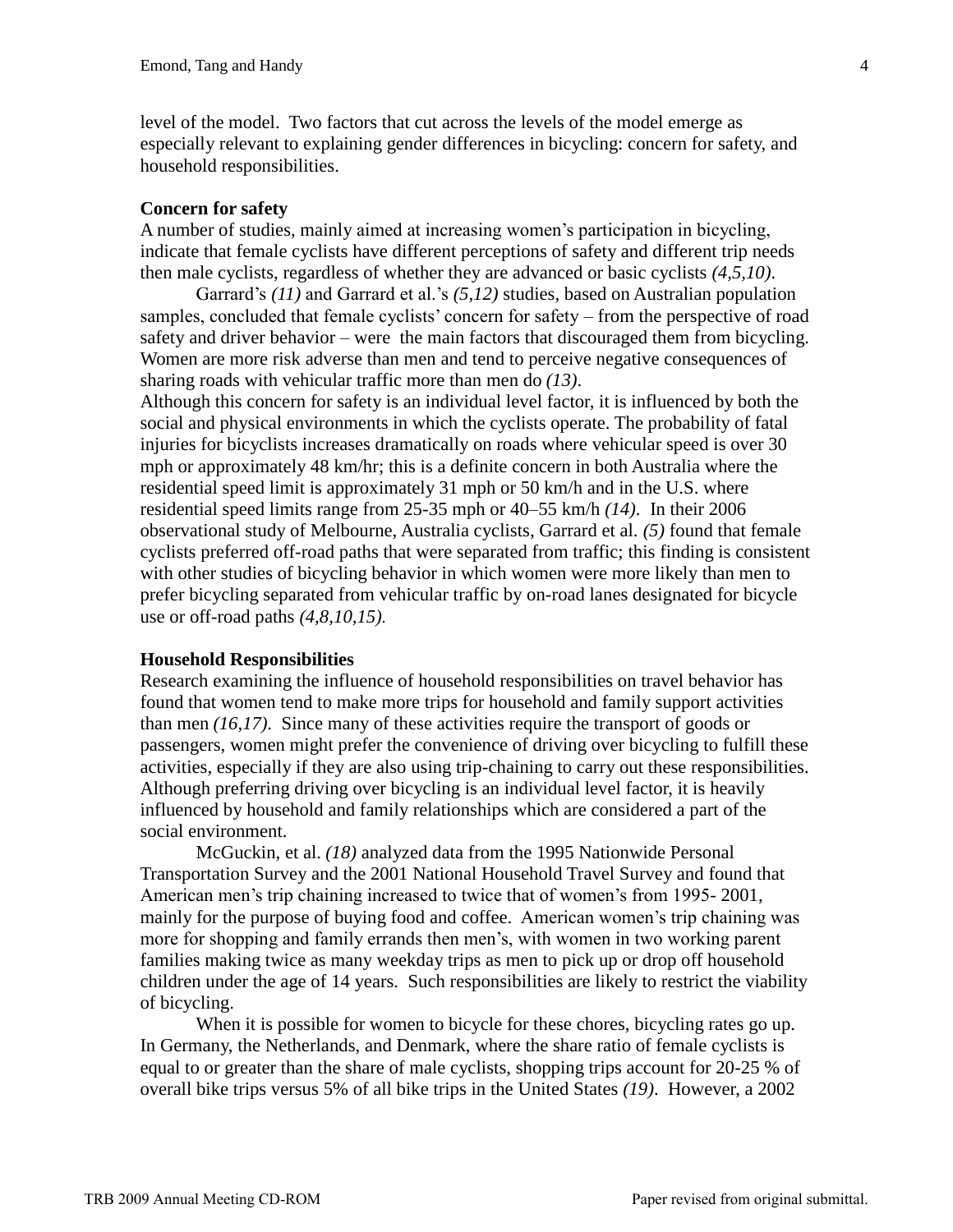survey of over 400 women conducted by the San Francisco Bicycle Coalition found that 37% of the respondents felt that it was impossible to transport children or groceries on a bicycle *(10)*. This perception could be in part because of a lack of cyclist role models in San Francisco engaging in these tasks. Portland, Oregon addresses this misperception by offering a "Shopping by Bike class" in order to teach residents how to carry their groceries by bicycle *(20)*.

## **METHODOLOGY**

The data used in this study was obtained from an on-line survey conducted in 2006 in six small cities in the western U.S. To ensure variation in potential explanatory variables, Davis, (California) and five communities that are similar to Davis with respect to size, topography, and weather but differ from Davis with respect to bicycle infrastructure and culture were selected for the survey - three in California (Turlock, Chico, and Woodland), one in Oregon (Eugene), and one in Colorado (Boulder). Davis was chosen as the relevant model because of its high level of bicycling, not only encouraged by its flat terrain, moderate weather, and large university, but also supported by a city council that has invested in bicycle infrastructure as far back as 1966 *(21)*. In recognition of its strong bicycling tradition, Davis was named the first platinum-level Bicycle Friendly City in the U.S. by the League of American Bicyclists in 2005.

Five comparison communities were selected for the study based on several factors. Woodland, Chico and Turlock were chosen as comparison cities that differed from Davis with respect to bicycle culture and infrastructure but are geographically close to Davis. Chico is two hour's drive north of Davis and has a reputation of being probicycles, while Woodland is about 10 miles or 16 km north of Davis and has twice the bicycle lane mileage as Chico. Turlock is three hours drive south of Davis and has little bicycling or bicycle infrastructure. Eugene, OR and Boulder, CO were chosen because they have extensive bicycle infrastructure and enjoy reputations as bicycling communities nearly comparable to Davis. This set of cities ensured reasonable comparability with respect to control variables but ample variation with respect to key explanatory variables.

Because of the strong or relatively strong bicycle culture of most of the cities surveyed, it was expected that the ratio of men bicycling versus women would be more equal than reported by most American bicycling surveys, in which male bicyclists tend to outnumber female bicyclists by an average of more than 25 percent *(22,4,23)*. The fact that the ratio is closer to 1 in the survey than in the US overall suggests that social or environmental factors inherent to the Davis survey communities encourage women to bicycle *(19,24-26)*.

For each of the six communities, a random sample of 1500 residents, along with an additional sample of 1000 residents for Davis (to correct for a larger than expected survey return due to incorrect addresses) were each mailed a letter in June 2006 that invited them to participate in the on-line survey. This was followed up by two postcard reminders and an offer to send them a hard copy of the survey if they requested. Of the original 10,000 addresses, over 2000 proved to be incorrect as evidenced by the number of returned surveys. Of the original 10,000 addresses, after accounting for over 2000 returned surveys due to bad addresses, a response rate of over 10% was achieved for every city except Turlock, where the response rate was just 7.2%, with a high of 18.8 % in Davis. The final sample size was 965, with an overall response rate of 12.6%. A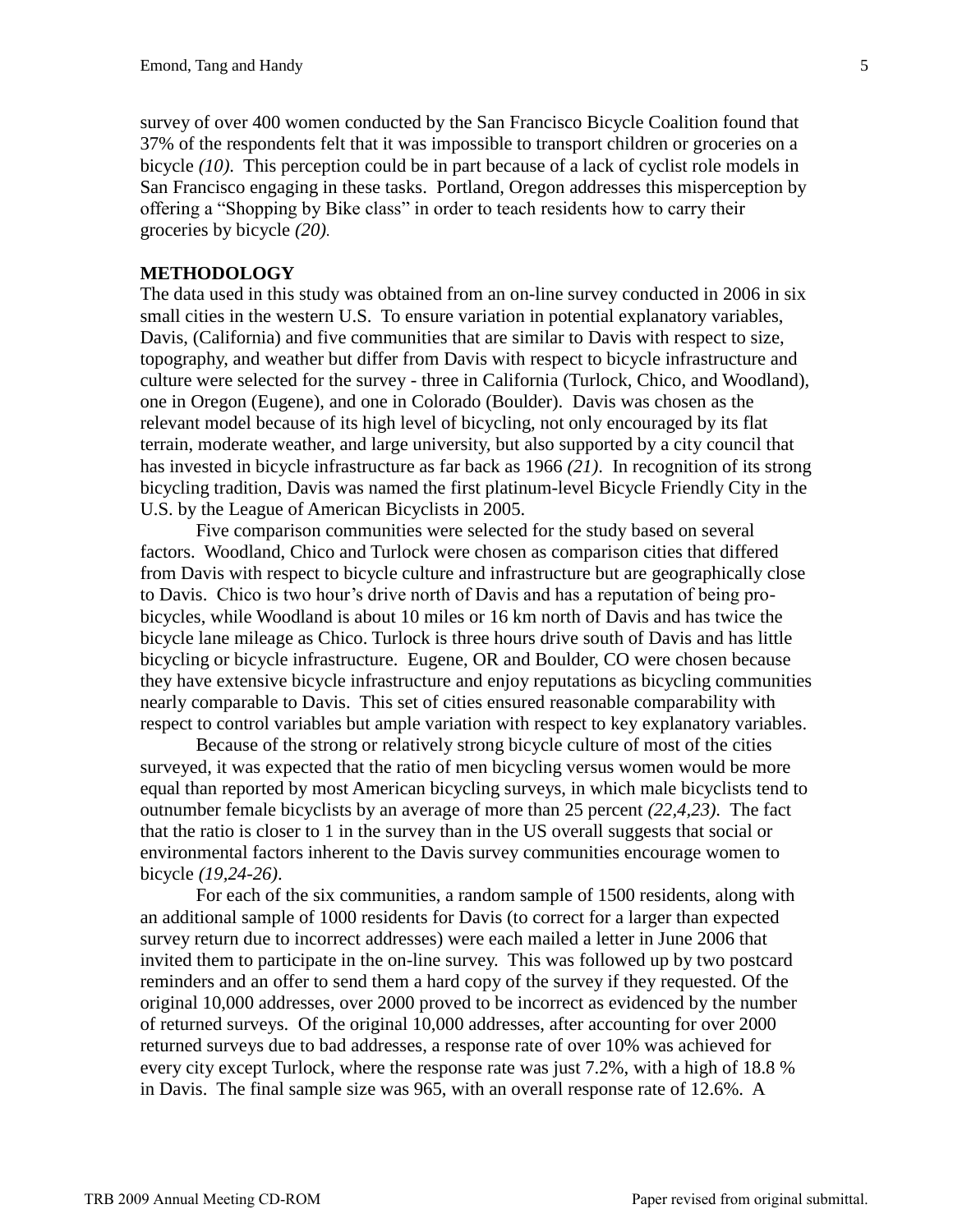follow-up phone survey conducted in Davis in May 2008 to assess non-response bias yielded bicycling levels that were statistically indistinguishable from those in the on-line survey (see Xing et al. *(27)* for more details). In this paper, only those respondents who reported owning a bicycle are included in the analysis.

# **Variables**

The dependent variable is the binary variable of whether the respondent reported bicycling or not in the last week before the survey. Our conceptual model defines three categories of relevant explanatory variables in this context: individual factors, social environment factors, and physical environment factors. This study uses variables developed and tested by Xing et al. *(27)*. Three additional variables were included in this study: "Assisted Children" (presence of children that required travel assistance), "Bike Repair Skill" (index for perceived bicycle repair capability) and "Limitations on Biking" (existence of a physical condition that seriously limited or prevented riding a bicycle). In this study, all the variables in of Xing et al.'s *(27)* paper plus the three additional variables where tested for gender-specific effects using interaction terms. The potential explanatory variables are shown in Table 1.

|                                        |                   | TADLE 1 DESCription of variables in Nouch                                                 |
|----------------------------------------|-------------------|-------------------------------------------------------------------------------------------|
| Variable name                          | #Items<br>[Range] | <b>Description</b>                                                                        |
| Dependent variable                     |                   |                                                                                           |
| Bike or not                            | 1[01]             | $0 =$ owns a bike and did not bike in the last 7 days, 1= owns a bike and biked           |
|                                        |                   | during last 7 days                                                                        |
| <b>Explanatory variables</b>           |                   |                                                                                           |
| Individual Factors: Socio-demographics |                   |                                                                                           |
| Age                                    | 1[17,73]          | Age in years                                                                              |
| Female                                 | 1 [0,1]           | 1=female, 0=male                                                                          |
| <b>Education Level</b>                 | $1\,[1,6]$        | Highest level of education. 1=grade school or high school, $2$ =high school               |
|                                        |                   | diploma, 3= college or technical school, 4=four-year degree or technical school           |
|                                        |                   | certificate, 5=some graduate school, 6=completed graduate degree(s)                       |
| Household Size                         | 1[1,6]            | Number of persons living in household                                                     |
| Income                                 | 1[1,125]          | Continuous, in thousand dollars                                                           |
| Car Ownership                          | 1[0,1]            | 0=does not own or have regular access to car, 1=owns or has access to car                 |
| Home Ownership                         | 1[0,1]            | 0=rents, $1=$ owns.                                                                       |
| White                                  | 1[0,1]            | 1=white, not of Hispanic origin, $0 =$ all others                                         |
| Limit on Biking                        | 1[0,1]            | $0 =$ does not have conditions that limit biking, $1 =$ has conditions that limit biking  |
| Child Assistance                       | 1[0,1]            | $0 = child$ (ren) do not need assistance travelling, $1 = child$ (ren) do need assistance |
| <b>Individual Factors: Attitudes</b>   |                   |                                                                                           |
| <b>Biking Comfort</b>                  | 6[1,3]            | Average comfort biking on an $(1)$ off-street path or $(2)$ quiet street, $(3)$ two-lane- |
|                                        |                   | local-street with or (4) without bike lane, (5) four-lane-street with or (6) without      |
|                                        |                   | bike lane, on 3-point scale where 1=Uncomfortable and I wouldn't ride on it,              |
|                                        |                   | 2=Uncomfortable but I'd ride there anyway, 3=Comfortable.                                 |
| <b>Safety Concern</b>                  | 5[1,3]            | Average concern of being $(1)$ hit by a car, being $(2)$ hit by another bicyclist while   |
|                                        |                   | biking, (3) being bitten by a dog, being (4) mugged or attacked, or (5) crashing          |
|                                        |                   | because of road hazards on 3-point scale where 1=Not at all concerned.                    |
|                                        |                   | 2=Somewhat concerned. 3=Very concerned.                                                   |
| Like Biking                            | 1 [1, 5]          | Agreement that "I like riding a bike" on 5-point scale*                                   |
| Like Driving                           | 1[1,5]            | Agreement that "I like driving" on 5-point scale*                                         |
| Need Car                               | 1 [1, 5]          | Agreement that "I need a car to do many of the things I like to do" on 5-point            |
|                                        |                   |                                                                                           |

# **TABLE 1 Description of Variables in Model**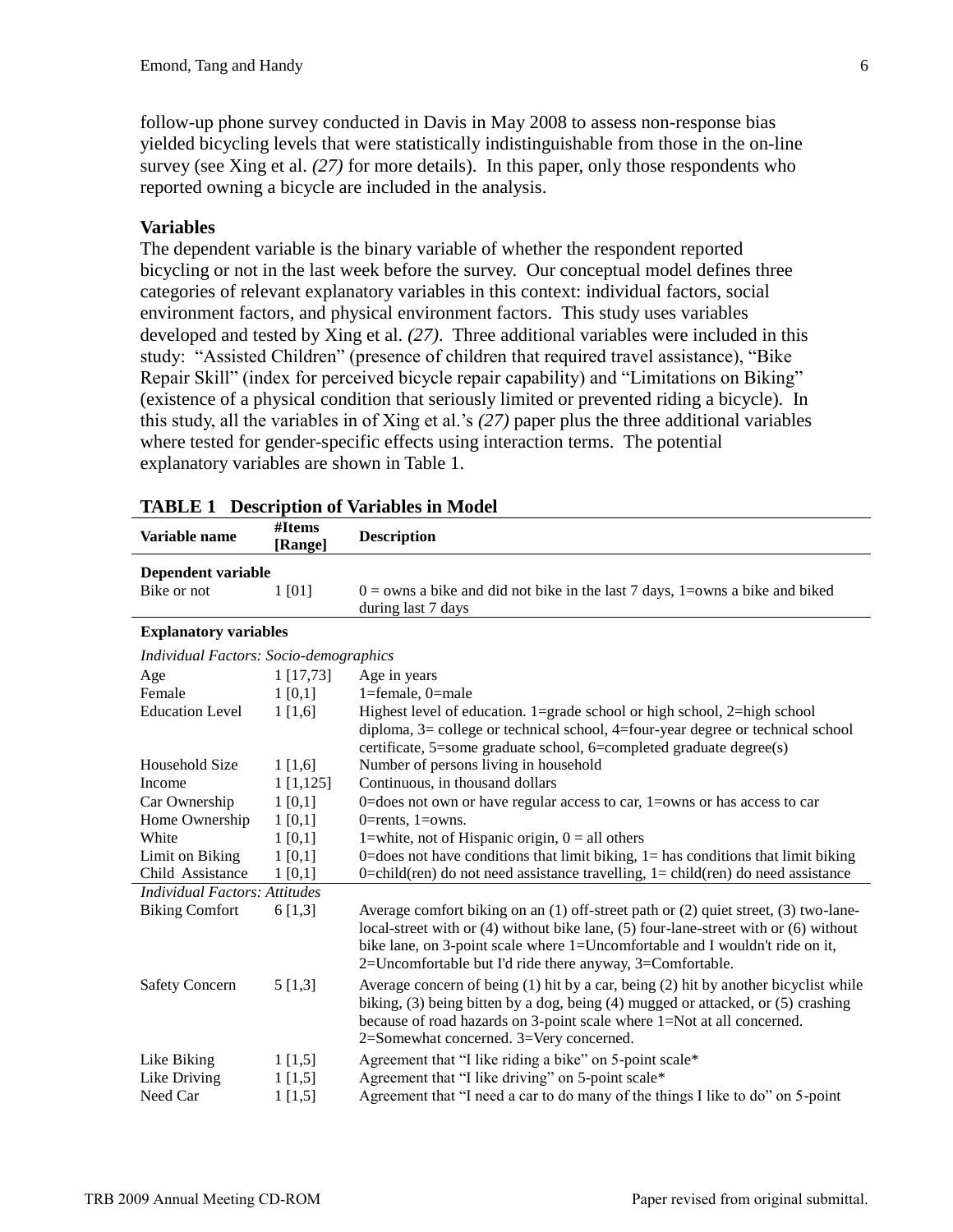| Variable name            | #Items<br>[Range] | <b>Description</b>                                                                                                            |
|--------------------------|-------------------|-------------------------------------------------------------------------------------------------------------------------------|
|                          |                   | scale*                                                                                                                        |
| <b>Limit Driving</b>     | 1[1,5]            | Agreement that "I try to limit driving as much as possible" on 5-point scale*                                                 |
| Like Walking             | 1[1,5]            | Agreement that "I like walking" on 5-point scale*                                                                             |
| Like Transit             | 1[1,5]            | Agreement that "I like taking transit" on 5-point scale*                                                                      |
| Environmental            | 1[1,4]            | Importance of environmental benefits when choosing mode, on 4-point scale                                                     |
| Concern                  |                   | where 1=Not at all important, 2=Somewhat important, 3=Important,                                                              |
|                          |                   | 4=Extremely important.                                                                                                        |
| Pro-Exercise             | 2[1,5]            | Average agreement that "It's important to get regular physical exercise" and "I<br>enjoy physical exercise" on 5-point scale* |
| Good Health              | 1[1,5]            | Agreement that "I am in good health" on 5-point scale*                                                                        |
| <b>Biked</b> in Youth    | 1[0,1]            | Ever rode a bicycle when about 12 years old, $0=$ no, $1=$ yes.                                                               |
| <b>Self Selection</b>    | 5[0,1]            | A good community for cycling is important, at least not less important than any                                               |
|                          |                   | other reason, for choosing a residential location. 0=Not important, 1=Important                                               |
| <b>Bike Repair</b>       | 6[1,3]            | Average response reflecting the capability of repairing bike: $(1)$ "Fix Flat", $(2)$                                         |
|                          |                   | "Pump Air", $(3)$ "AdjSeat", $(4)$ "AdjBrake", $(5)$ "OilChain", and $(6)$                                                    |
|                          |                   | "FixAnything" on a 3-point scale where $l = Not$ at all capable, $2 = Somewhat$                                               |
|                          |                   | capable, 3= Very capable                                                                                                      |
| Social Environment       |                   |                                                                                                                               |
| Good Driver              | 4[1,5]            | Average agreement that (1) "Most drivers [do not] seem oblivious to bicyclists",                                              |
| Attitude                 |                   | (2) "Most drivers yield to bicyclists", (3) "Most drivers watch for bicyclists at                                             |
|                          |                   | intersections", (4) "Most people [do not] drive faster than the speed limit" on 5-                                            |
|                          |                   | point scale*                                                                                                                  |
| <b>Biking is Normal</b>  | 2[1,5]            | Average agreement that (1) "Bicycling is a normal mode of transportation for                                                  |
|                          |                   | adults in this community" and (2) "It is [not] rare for people to shop for groceries                                          |
|                          |                   | on a bike" on 5-point scale*                                                                                                  |
| Children Bike            | 1[1,5]            | Agreement that "Kids often ride their bikes around my neighborhood for fun" on                                                |
|                          |                   | 5-point scale*                                                                                                                |
| <b>Bikers</b> Poor       | 1[1,5]            | Agreement that "Most bicyclists look like they are too poor to own a car" on 5-                                               |
|                          |                   | point scale*                                                                                                                  |
| <b>Bikers</b> Spend      | 1[1,5]            | Agreement that "Most bicyclists look like they spend a lot of money on their                                                  |
|                          |                   | bikes" on 5-point scale*                                                                                                      |
| <b>Bikers</b> Not        | 1[1,5]            | Agreement that "Many bicyclists appear to have little regard for their personal                                               |
| Concerned                |                   | safety" on 5-point scale*                                                                                                     |
| Physical Environment     |                   |                                                                                                                               |
| <b>Bike</b>              | 8 [1,4]           | Average perceived that (1) "Major streets have bike lanes", (2) "Streets without                                              |
| Infrastructure           |                   | bike lanes are generally wide enough to bike on", (3) "Stores and other                                                       |
|                          |                   | destinations have bike racks", (4) "Streets and bike paths are well lighted",                                                 |
|                          |                   | (5) "Intersections have push-buttons or sensors for bicycles or pedestrians",                                                 |
|                          |                   | $(6)$ The city has a network of off-street bike paths", $(7)$ Bike lanes are free of                                          |
|                          |                   | obstacles", (8) "The bike route network does not have big gaps" on 4-point scale                                              |
|                          |                   | where $1 = Not$ at all true, $2 = Somewhat$ true, $3 = Mostly$ true, $4 = Entirely$ true.                                     |
| <b>Hilly Topography</b>  | 1[1,4]            | Perception that "The area is too hilly for easy bicycling" on 4-point scale where                                             |
|                          |                   | 1=Not at all true, 2=Somewhat true, 3=Mostly true, 4=Entirely true.                                                           |
| <b>Safe Destinations</b> | 5[1,3]            | Average perception of safety bicycling to "your usual grocery store", "the nearest                                            |
|                          |                   | post office", "the local elementary school", "a restaurant you like", "the nearest                                            |
|                          |                   | bike shop" on 3-point scale where 1=Comfortable, 2=Uncomfortable but I'd ride                                                 |
|                          |                   | there anyway, 3=Uncomfortable and I wouldn't ride there.                                                                      |
| Distances                | 6 [1,4]           | Average perception of distances from home to "your usual grocery store", "the                                                 |
|                          |                   | nearest post office", "a restaurant you like", "a bike repair shop", "your                                                    |
|                          |                   | workplace", "the local elementary school" on 4-point scale where 1=Less than a                                                |
|                          |                   | mile, $2=1-2$ miles, $3=2-4$ miles, $4=$ More than 4 miles                                                                    |
| <b>Transit Access</b>    | 1[0,1]            | There is bus or train service within a 5 minute walk of home. $0 = No$ , $1 = Yes$ .                                          |
|                          |                   | $*1$ -Strongly disagree 2-Disagree 3-Neutral 4-Agree 5-Strongly agree                                                         |

\*1=Strongly disagree, 2=Disagree, 3=Neutral, 4=Agree, 5=Strongly agree.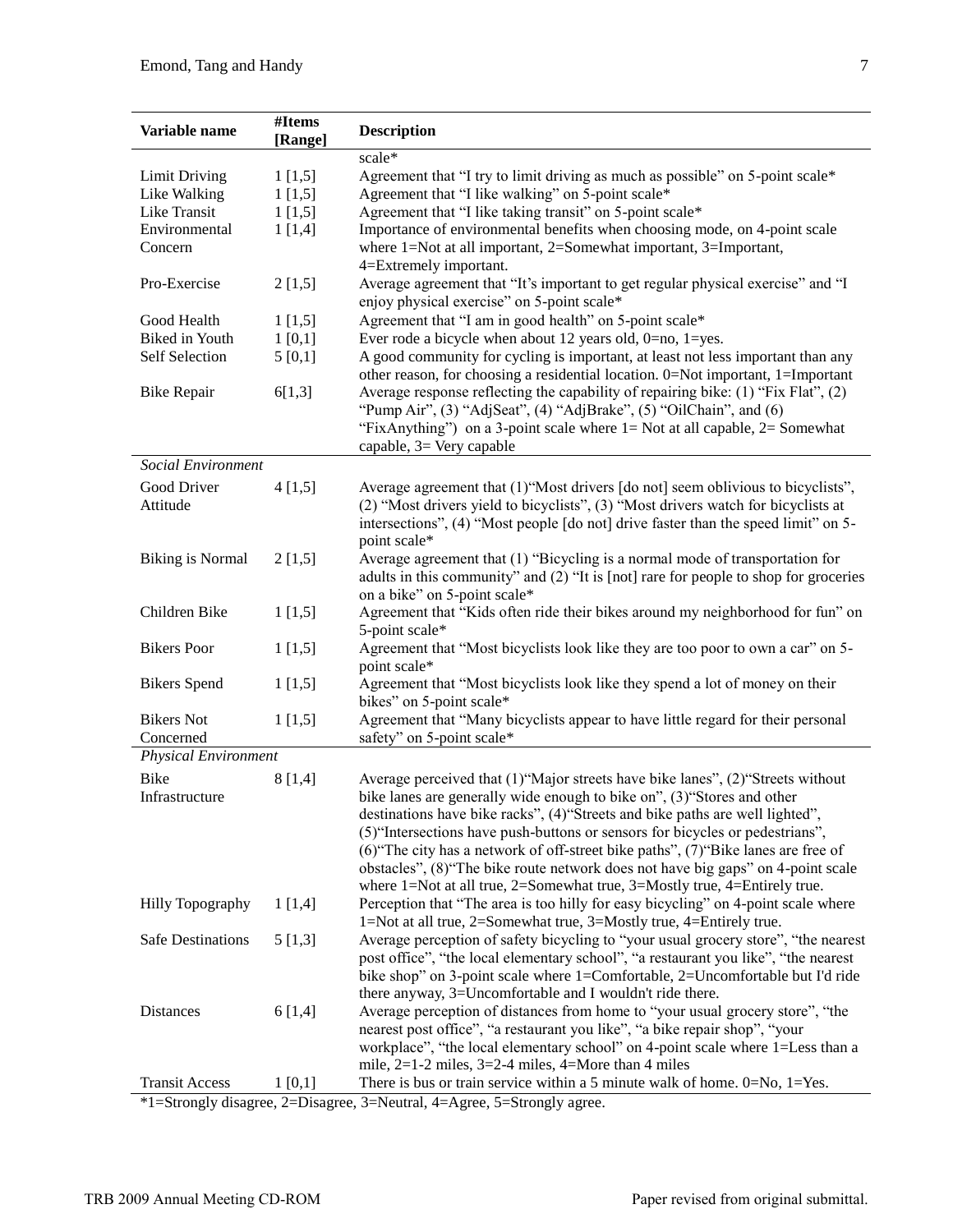#### **Multivariate analysis**

The original dataset ( $N = 965$ ) was narrowed down to a dataset of  $N = 912$  cases by excluding 53 cases that did not specify whether the respondent was male or female. As an initial analysis step, we analyzed the statistical significance of differences between men and women for all potential explanatory variables (Table 2). The substantial differences between genders on many variables suggested that market segmentation (i.e. segmenting pooled data into two subgroups, male and female) was appropriate. The pooled data was then disaggregated into two subsamples: female  $(n= 401)$  and male (n=511). Based on Xing et al. *(27)*, these subsamples were further filtered to include in the models only respondents who were bike owners, yielding a final working data set  $(n=657)$  of two subsamples with  $n=272$  for female and  $n=385$  for male.

The analysis approach consisted of three major steps: 1) *gender-specific models*: two separate models using female and male subsamples respectively, to explore variables for potential interaction terms in a pooled model; 2) *pooled model*: a combined model for men and women using pooled data; and 3) *pooled model with interaction terms*: starting from the "best" pooled model (obtained from step 2), and then adding potentially valuable interaction terms indicated by the two gender-specific models to form the best combined model. By comparing the final specifications of the two gender-specific models, variables could be identified that appeared in one model but not the other or that appeared to have significantly different coefficients. These variables were then included in the final model as interaction terms with either male or female. If the interaction term was significant in the final model, we concluded that the effect of that variable differed by gender.

A binary logistic regression was used to estimate the models, since it allows the prediction of a discrete outcome such as analyzed in this study. The dependent variable was a binary variable, with discrete values of 1 for "Bicycled in the last 7 days" and 0 if "Did not bicycle in the last 7 days". To find the best sets of explanatory variables, the same procedure used in Xing et al. *(27)* was followed: for each model, sociodemographic factors, individual attitudinal factors, social environment factors, and physical environment factors were entered as sets sequentially, then insignificant variables were deleted in a backwards step-wise process for each set of variables. The best gender-specific models and pooled model (as defined by relative goodness-of-fit and interpretability) derived from steps 1 and 2 are presented in Table 3.

The final *pooled model with interaction terms* (shown in Table 4) was created by adding interaction terms based on the *gender-specific models* to the *pooled model*. For those variables appearing in both the female and male models, a t-test was used to test the equality of the magnitudes of their coefficients. If the coefficients were equivalent, a gender-specific variable was not included in the *pooled model with interaction terms*. If there was a significant difference in coefficients, a gender-specific variable was considered in the model specifications. Those variables that only appeared in one of the two *gender-specific models* were included as gender-specific variables in the *pooled model with interaction terms.*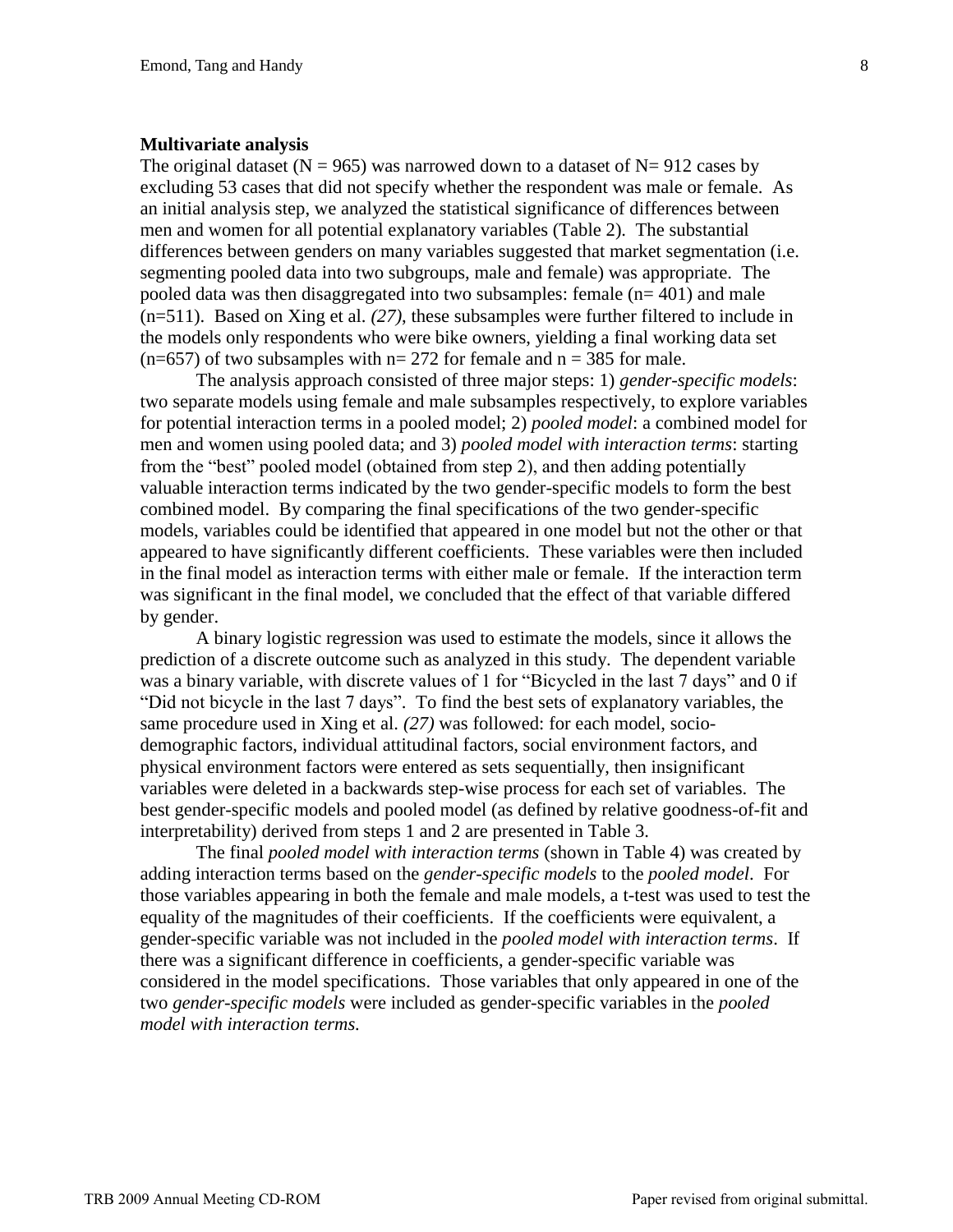### **RESULTS AND ANALYSIS**

Of the 657 valid respondents who owned a bicycle, 55.9% reported bicycling within the last week and 44.1% did not. Of the 367 respondents who reported bicycling, 59.7% were men versus 40.3% women. As anticipated, the share of bicyclists who are women is higher than in national surveys. The percentage of female respondents who reported bicycling (37%) was also not significantly different from the percentage of male respondents (43%). Previous research has found that communities with higher levels of bicycling tend to have a higher ratio of female to male bicyclists; Davis, Boulder and Eugene have bicycling rates (17%, 6.9%, and 5.5% respectively) much higher than the national U.S. average of 1% *(27)*, and therefore would be expected to follow the trend of European countries discussed earlier that have more gender equity in bicycling levels *(19)*.

Men and women diverged significantly on many of the explanatory variables (see Table 2), suggesting that the factors influencing bicycle use might differ for men and women even if their level of bicycling was not significantly different. For example, women report physical limitations that prevent bicycling at a higher rate than do men (15% versus 9% respectively) and agree less on average that they like bicycling (2.53 versus 2.64 on a 5-point scale). However, multivariate analysis is needed to assess the relative importance of these factors in explaining male and female bicycle behavior. Furthermore, it is possible that the importance of the factors, not just their values, differ for men and women. The analysis that follows addresses these issues.

| $\blacksquare$ . The state of $\blacksquare$ | I GMAR 190 BMAR |                       |                     |                |
|----------------------------------------------|-----------------|-----------------------|---------------------|----------------|
| Variable name                                |                 | <b>Female</b><br>mean | <b>Male</b><br>mean | <b>P-value</b> |
| Dependent variable                           |                 |                       |                     |                |
| Bicycled or not in the last 7 days           |                 | 0.37                  | 0.43                | 0.063          |
| <b>Explanatory variables</b>                 |                 |                       |                     |                |
| Individual Factors: Socio-demographics       |                 |                       |                     |                |
| Age (years)                                  |                 | 47.54                 | 50.65               | 0.002          |
| <b>Education Level</b>                       |                 | 4.36                  | 4.51                | 0.122          |
| Household Size                               |                 | 2.27                  | 2.52                | 0.001          |
| Income $(\$1000)$                            |                 | 62.49                 | 78.15               | 0.000          |
| Car Ownership                                |                 | 0.95                  | 0.98                | 0.019          |
| Home Ownership                               |                 | 0.30                  | 0.20                | 0.002          |
| White                                        |                 | 0.76                  | 0.77                | 0.894          |
| Limit on Biking                              |                 | 0.15                  | 0.09                | 0.004          |
| <b>Child Assistance</b>                      |                 | 0.15                  | 0.10                | 0.038          |
| <b>Individual Factors: Attitudes</b>         |                 |                       |                     |                |
| <b>Biking Comfort index</b>                  |                 | 2.29                  | 2.47                | 0.000          |
| Safety Concern index                         |                 | 1.75                  | 1.60                | 0.000          |
| Like Biking                                  |                 | 2.53                  | 2.64                | 0.016          |
| Like Driving                                 |                 | 2.38                  | 2.58                | 0.000          |
| Need Car                                     |                 | 2.76                  | 2.82                | 0.096          |
| <b>Limit Driving</b>                         |                 | 3.54                  | 3.32                | 0.001          |
| Like Walking                                 |                 | 4.11                  | 3.90                | 0.000          |
| Like Transit                                 |                 | 2.61                  | 2.61                | 0.947          |
| <b>Environmental Concern</b>                 |                 | 0.55                  | 0.44                | 0.001          |
| Pro-Exercise index                           |                 | 4.26                  | 4.24                | 0.828          |
| Good Health                                  |                 | 3.95                  | 3.87                | 0.205          |

# **TABLE 2 Variable Mean Scores – Female vs. Male**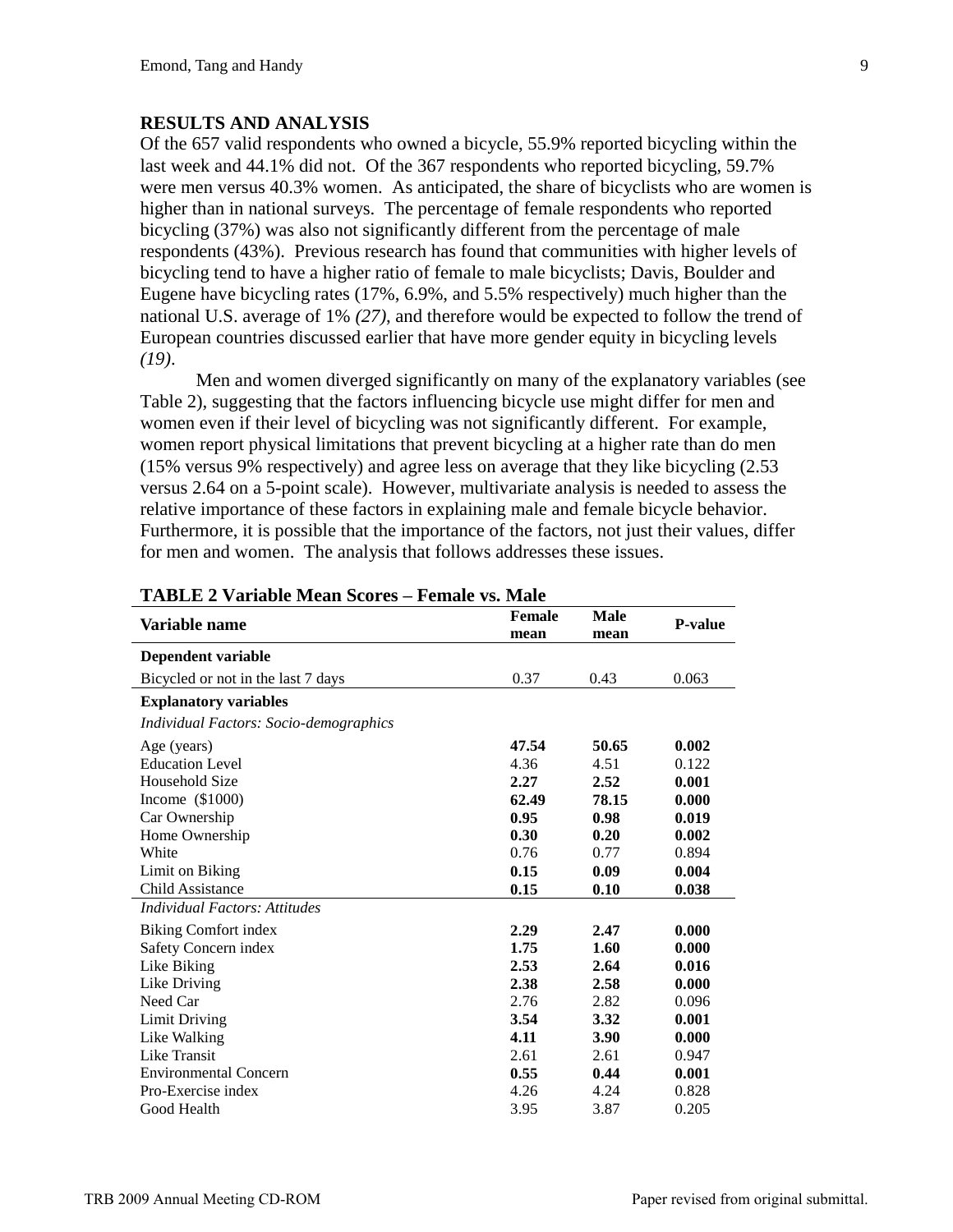| Variable name               | <b>Female</b> | Male | <b>P-value</b> |
|-----------------------------|---------------|------|----------------|
|                             | mean          | mean |                |
| Biked in Youth              | 0.04          | 0.03 | 0.383          |
| Self Selection index        | 0.33          | 0.30 | 0.315          |
| Bike Repair index           | 1.66          | 1.28 | 0.000          |
| Social Environment          |               |      |                |
| Good Driver Attitude index  | 2.98          | 3.00 | 0.665          |
| Biking Normal index         | 2.96          | 2.62 | 0.000          |
| Children Bike               | 3.41          | 3.49 | 0.206          |
| <b>Bikers</b> Poor          | 2.00          | 2.04 | 0.488          |
| <b>Bikers</b> Spend         | 2.81          | 2.88 | 0.228          |
| <b>Bikers Not Concerned</b> | 2.83          | 2.98 | 0.042          |
| <b>Physical Environment</b> |               |      |                |
| Bike Infrastructure index   | 3.25          | 3.06 | 0.000          |
| <b>Hilly Topography</b>     | 1.37          | 1.28 | 0.120          |
| Safe Destinations index     | 1.68          | 1.51 | 0.000          |
| Distances index             | 2.81          | 2.79 | 0.595          |
| <b>Transit Access</b>       | 0.82          | 0.79 | 0.258          |

*Note: Boldface indicates a significant difference, p<0.05 (One-way ANOVA)*

## **Initial Models: Gender-Specific Models and Pooled Model**

The purpose of the two gender specific models was to identify factors significant for men or women that potentially should be included as interaction effects. The female model was run with n=272 survey cases, the male model was run with n= 385 cases, and the pooled model was run with all the cases (n= 657) that identified as male or female. Criteria for the three models were that sample cases reported both owning a bicycle and whether or not they had bicycled in the week before the survey.

### *Individual factors: Socio-demographics*

Specific to the female model, the older the respondent, the lower the odds that they reported bicycling by a factor of 0.966 for every year increase in age. Significant to all three models was education level with both men and women with higher education levels being more apt to bicycle. In the pooled model, three other socio-demographic factors were associated with greater odds of bicycling: not owning a home, having no physical or psychological conditions that limit bicycling, and having child(ren) that require assistance travelling

### *Individual factors: Attitudes*

Individual attitude factors play a leading role in explaining whether men and women bicycled in the last week. Three factors were unique to the female model. Women who agreed with the statement "I need a car to do many of the things I like to do" decreased the odds of bicycling by a factor of 0.618 for every unit increase in agreement. The second factor unique to the female model was a positive effect of concern for the environment on bicycling (odds ratio  $= 1.566$ ). Third, women with high comfort index scores were more likely to have ridden than women scoring low on this comfort index. For each step on the comfort scale, the odds of biking increased by 3.764 (Table 3).

Similar to the female model, individual attitude factors play a leading role in explaining whether or not men bicycled in the week before the survey. Two factors were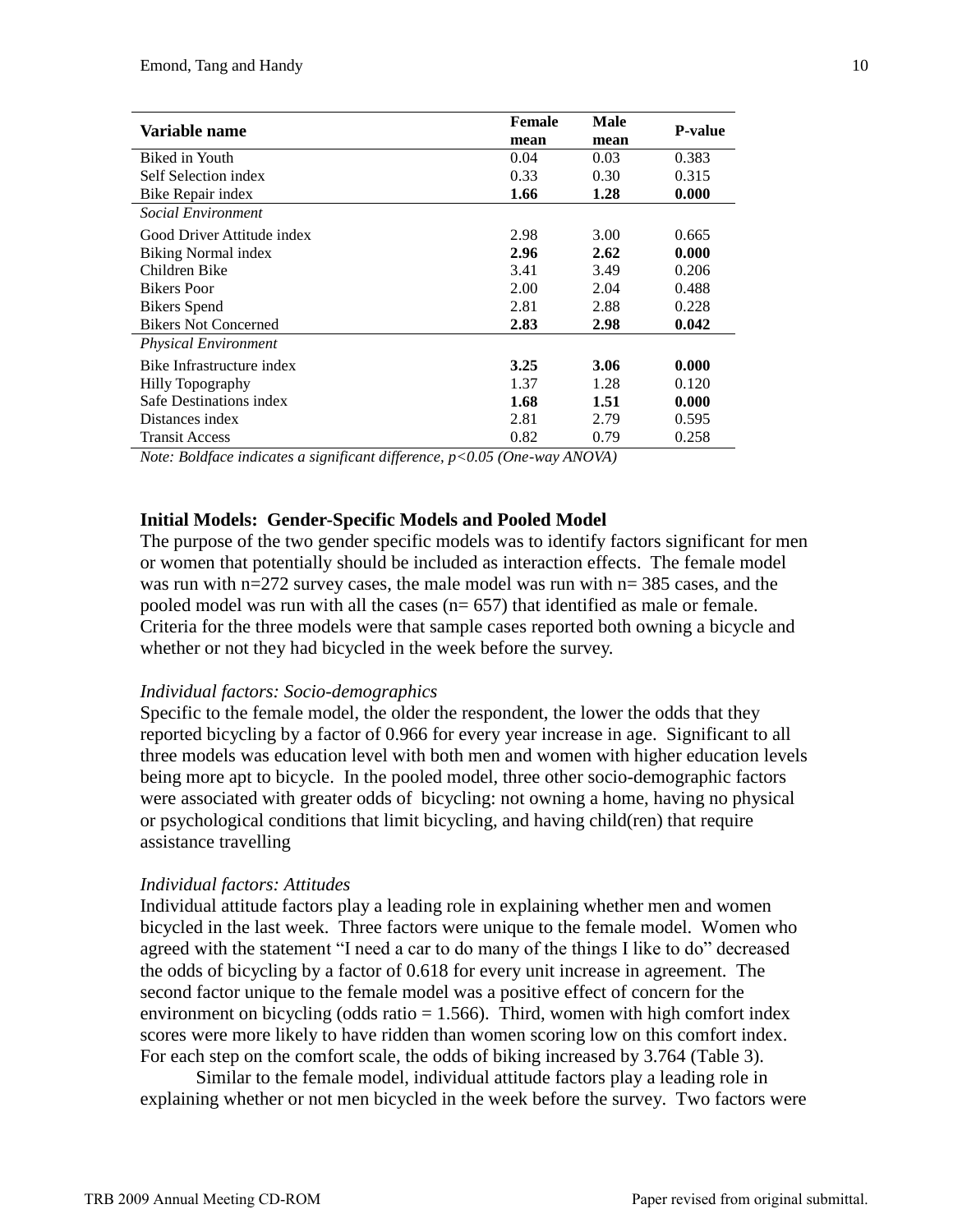unique to the male model. First, bicycling as a youth (youth defined as around 12 years) increased the odds of bicycling by a factor 3.810. Second, if bicycling was a relatively important factor in residential location choice, the odds of bicycling increased by 1.925

Of the three significant factors that only appeared in the female model, two were also significant in the pooled model: Bicycling Comfort and Need Car. Neither individual factor that was significant in the male model but not the female model (Biked in Youth and Self Selection) was significant in the pooled model. Agreement with the statements "I like biking" and "I am in good health" were positive determinants of both male and female bicycling behavior in all three models. In contrast, agreement with the statement "I like transit" decreased the odds of bicycling in all three models, suggesting a substitution effect between bicycling and transit.

| <b>Variable Name</b>                   | Model 1: female model<br>Model 2: male model |           | Model 3: pooled model |           |             |           |
|----------------------------------------|----------------------------------------------|-----------|-----------------------|-----------|-------------|-----------|
|                                        | Coefficient                                  | <b>OR</b> | Coefficient           | <b>OR</b> | Coefficient | <b>OR</b> |
| Constant                               | $-6.436$                                     | 0.002     | $-9.018$              | 0.000     | $-6.752$    | 0.001     |
| Individual factors: Socio-demographics |                                              |           |                       |           |             |           |
| Age                                    | $-0.035**$                                   | 0.966     |                       |           |             |           |
| <b>Education Level</b>                 | $0.266**$                                    | 1.304     | $0.159*$              | 1.172     | $0.235***$  | 1.265     |
| Home Ownership                         |                                              |           |                       |           | $-0.609**$  | 0.544     |
| Limit of Biking                        |                                              |           |                       |           | $-1.868**$  | 0.154     |
| Child/Children Assistance              |                                              |           |                       |           | $0.684**$   | 1.982     |
| Individual factors: Attitudes          |                                              |           |                       |           |             |           |
| <b>Biking Comfort</b>                  | $1.325***$                                   | 3.764     |                       |           | $0.776**$   | 2.174     |
| Like Biking                            | $1.227***$                                   | 3.411     | $1.354***$            | 3.871     | $1.306***$  | 3.693     |
| Need Car                               | $-0.481**$                                   | 0.618     |                       |           | $-0.351**$  | 0.704     |
| <b>Like Transit</b>                    | $-0.919***$                                  | 0.399     | $-0.269*$             | 0.764     | $-0.443***$ | 0.642     |
| <b>Environmental Concern</b>           | $0.449**$                                    | 1.566     |                       |           |             |           |
| Good Health                            | $0.370**$                                    | 1.447     | $0.254*$              | 1.289     | $0.306***$  | 1.358     |
| Biked in Youth                         |                                              |           | 1.338**               | 3.810     |             |           |
| <b>Self Selection</b>                  |                                              |           | $0.655*$              | 1.925     |             |           |
| Social Environment                     |                                              |           |                       |           |             |           |
| Good Driver Attitude                   | $0.635***$                                   | 1.886     |                       |           |             |           |
| <b>Biking is Normal</b>                |                                              |           | $0.271*$              | 1.311     |             |           |
| <b>Bikers</b> Poor                     |                                              |           |                       |           | $-0.313**$  | 0.731     |
| <b>Physical Environment</b>            |                                              |           |                       |           |             |           |
| <b>Safe Destinations</b>               |                                              |           |                       |           | $0.370*$    | 1.448     |
| <b>Transit Access</b>                  |                                              |           | 1.085***              | 2.960     | $0.791***$  | 2.205     |
| Valid N                                | 254                                          |           | 369                   |           | 587         |           |
| $\overline{c}$<br>Pseudo R             | 0.331                                        |           | 0.269                 |           | 0.312       |           |
| Model Chi-square                       | 249.478                                      |           | 389.714               |           | 587.427     |           |

**TABLE 3 Logistic Regression Models for Bicycled or Not – Female Model, Male Model, and Pooled Model**

*\*10% significance level, \*\* 5% significance level, \*\*\* 1% significance level.*

### *Social environment*

In the female model, women's perception that drivers in the community behave safely toward cyclists, as measured by the Good Driver index, had a positive effect on bicycling  $(odds ratio = 1.886)$ . This factor was not a significant influence on men's bicycling behavior and did not appear in either of the pooled models. One social environment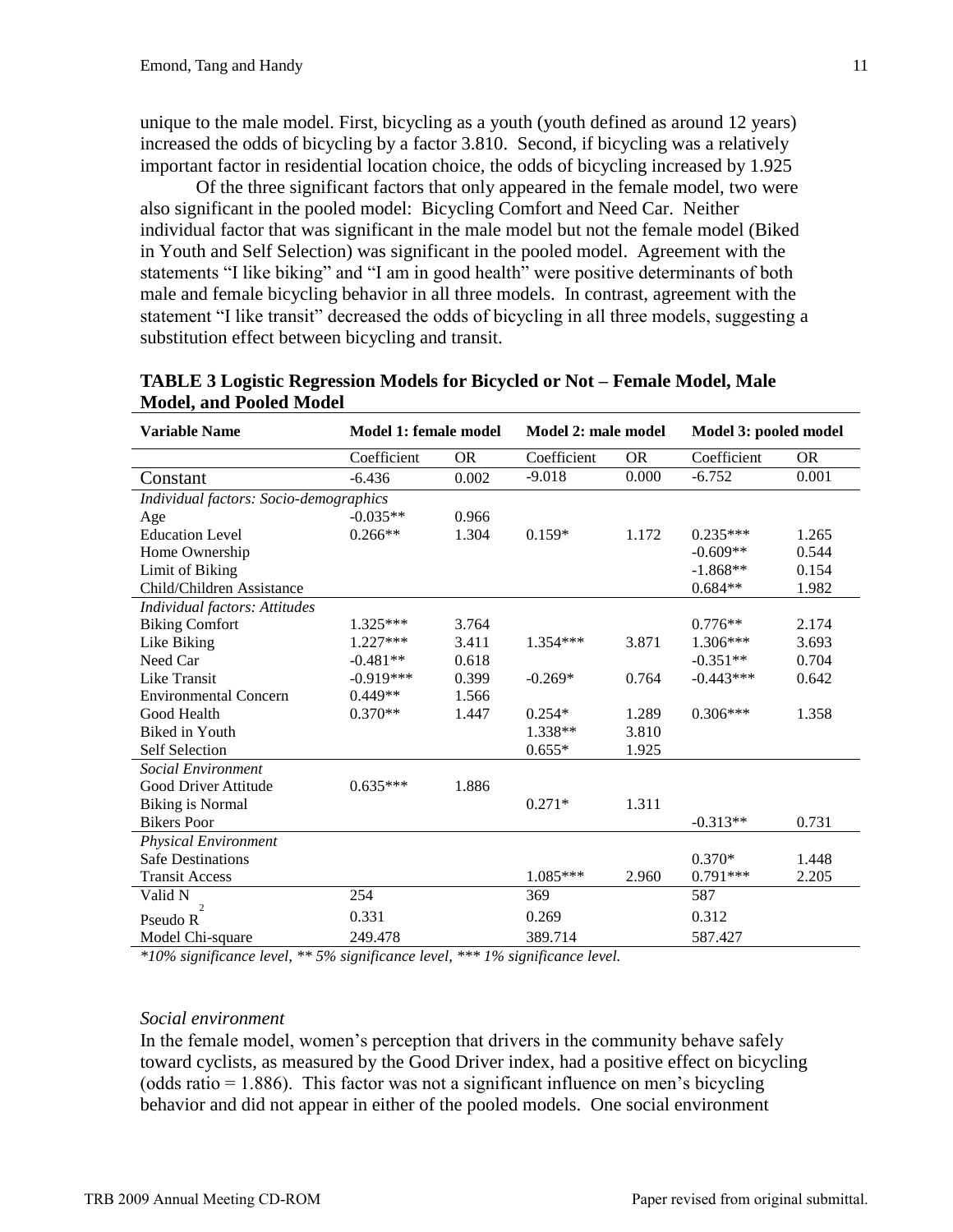factor influenced men's bicycling behavior. A one unit increase in the Biking is Normal index increased the odds of bicycling by a factor of 1.311. The only social factor that was a significant influence in the pooled model was the perception that bicyclists are poor; it was not significant, however, in either gender specific model.

# *Physical environment*

There were no significant physical environment factors in the model for women. However, the physical environment may have an indirect influence through its impact on Biking Comfort.

Significant in both the male model and the pooled model was the transit access factor. In the male model, men that lived within a five minute walk of bus or transit service had an increased odds of bicycling versus men that lived over five minutes away (odds ratio = 2.960), while for the pooled model, the odds increased by 2.205. The likelihood of bicycling increased if respondents felt safe bicycling to neighborhood destinations such as the post office, elementary school, grocery store, and restaurant or bike repair shop, an influence that was only significant in the pooled model.

| <b>Variable Name</b>                   | Pooled model with interaction terms |     |         |
|----------------------------------------|-------------------------------------|-----|---------|
|                                        | Coefficient                         |     | OR      |
| Constant                               | $-7.899$                            |     | 0.000   |
| Individual factors: Socio-demographics |                                     |     |         |
| <b>Education Level</b>                 | 0.241                               | *** | 1.272   |
| Home Ownership                         | $-0.681$                            | *** | 0.506   |
| Limit of Biking                        | $-1.379$                            | ∗   | 0.252   |
| Child/Children Assistance              | 0.744                               | **  | 2.105   |
| Individual factors: Attitudes          |                                     |     |         |
| Like Biking                            | 1.370                               | *** | 3.935   |
| <b>Like Transit</b>                    | $-0.488$                            | *** | 0.614   |
| Good Health                            | 0.265                               | **  | 1.304   |
| Biking Comfort_female <sup>a</sup>     | 1.952                               | *** | 7.046   |
| Need Car_female <sup>a</sup>           | $-0.537$                            | *** | 0.585   |
| Biked in Youth_male <sup>b</sup>       | 1.637                               | *** | 5.138   |
| Self Selection_male <sup>b</sup>       | 0.844                               | **  | 2.326   |
| <b>Social Environment</b>              |                                     |     |         |
| <b>Bikers</b> Poor                     | $-0.320$                            | **  | 0.726   |
| <b>Physical Environment</b>            |                                     |     |         |
| <b>Safe Destinations</b>               | 0.321                               | *   | 1.379   |
| Transit Access_male <sup>b</sup>       | 1.046                               | *** | 2.847   |
| Valid N                                |                                     |     | 590     |
| $\overline{c}$<br>Pseudo R             |                                     |     | 0.327   |
| Model Chi-square                       |                                     |     | 577.599 |

# **TABLE 4 Logistic Regression Model for Bicycled or Not – Pooled Model with Interaction Terms**

*\*10% significance level, \*\* 5% significance level, \*\*\* 1% significance level. a : Interaction term with female; <sup>b</sup> : Interaction term with male*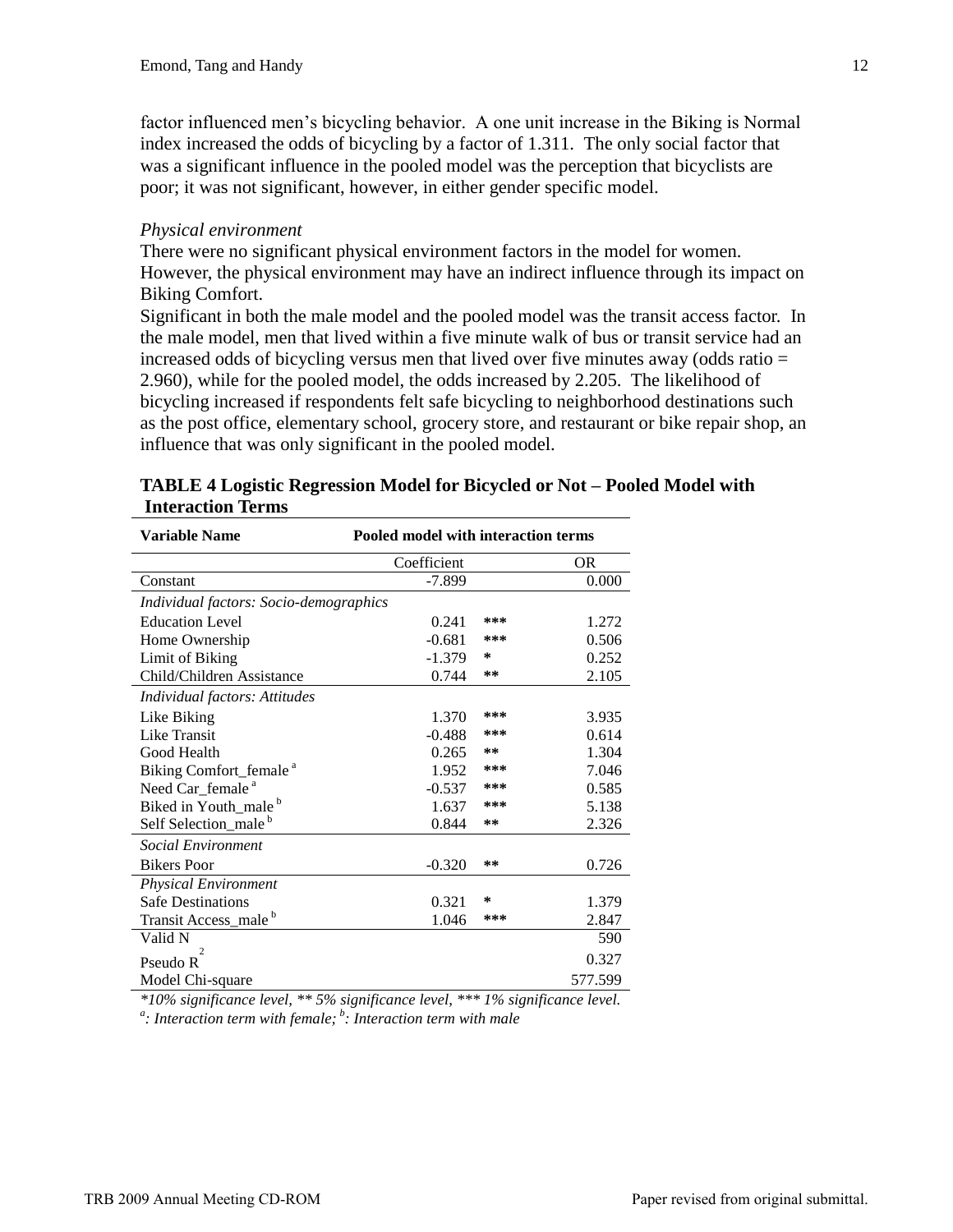## **Final Model: Pooled Model with Interaction Terms**

The final model, shown in Table 4 above, was developed starting from the final pooled model (Table 3) and adding potentially significant interaction terms as suggested by the two gender-specific models. The significant interaction terms point to important differences in the factors that influence bicycling for women versus men.

### *Individual factors: Socio-demographics*

The same four socio-demographic factors that were significant in the pooled model are significant in the final pooled model with interaction terms: education level and having children who need travel assistance, both with positive effects; and home ownership and physical conditions limiting bicycling, with negative effects. No interaction terms were significant.

## *Individual factors: Attitudes*

Three gender-neutral attitude factors appeared in the final model: "Like Biking" and "Good Health", with positive effects, and "Like Transit, with negative effects. This result was robust across the models, and liking biking was one of the most important determinants of bicycling in all models.

Two male-specific and two female-specific attitude factors were significant in the final model. Men placing strong emphasis on living in a community that is good for bicycling were more likely to bicycle. More importantly, the odds of bicycling for male respondents who had biked in their youth was higher by a factor 5.138, making it the second most significant influence on bicycling in the final model. There have been few studies that have conducted gender-specific analysis of physical activity in children and how it correlates to adult physical activity. A number of social and environmental influences could be involved with this variable; research has found that males are more active than females in youth *(28)* and are allowed by their parents to roam further spatially than female youths, suggesting that girls are more restricted in their bicycling than boys *(29-31)*.

Female respondents who agreed that they need a car were less likely to bicycle, with a decrease in odds by a factor of 0.585 for every unit increase in agreement. Since this variable does not differentiate what the car is needed for (e.g. work, household tasks, or recreation) this result could have multiple interpretations. The negative influence could be partially explained by research discussed earlier that has found that women in two working parent families make many more stops for pick-up, drop-off, and errands *(18)*. However, the most important determinant of bicycling for women was their level of comfort bicycling, with an odds ratio of 7.046, the highest in all four models. To better understand the gender difference with respect to the influence of bicycling comfort, the mean scores for each of the survey questions used to create the comfort index were examined (Table 5). These questions asked about comfort bicycling on six types of bicycling facilities using a three-point scale (1= Uncomfortable and I wouldn't ride on it, 2=Uncomfortable but I'd ride there anyway. and 3=Comfortable). Although men experienced approximately as much discomfort on average as women on facilities not separated from heavier traffic, they were also more likely to report that they would ride on them anyway, in contrast to women who indicated that they would not. This result is consistent with both Garrard, Roes et al.'s *(12)* and Krizek, Johnson et al.'s *(4)*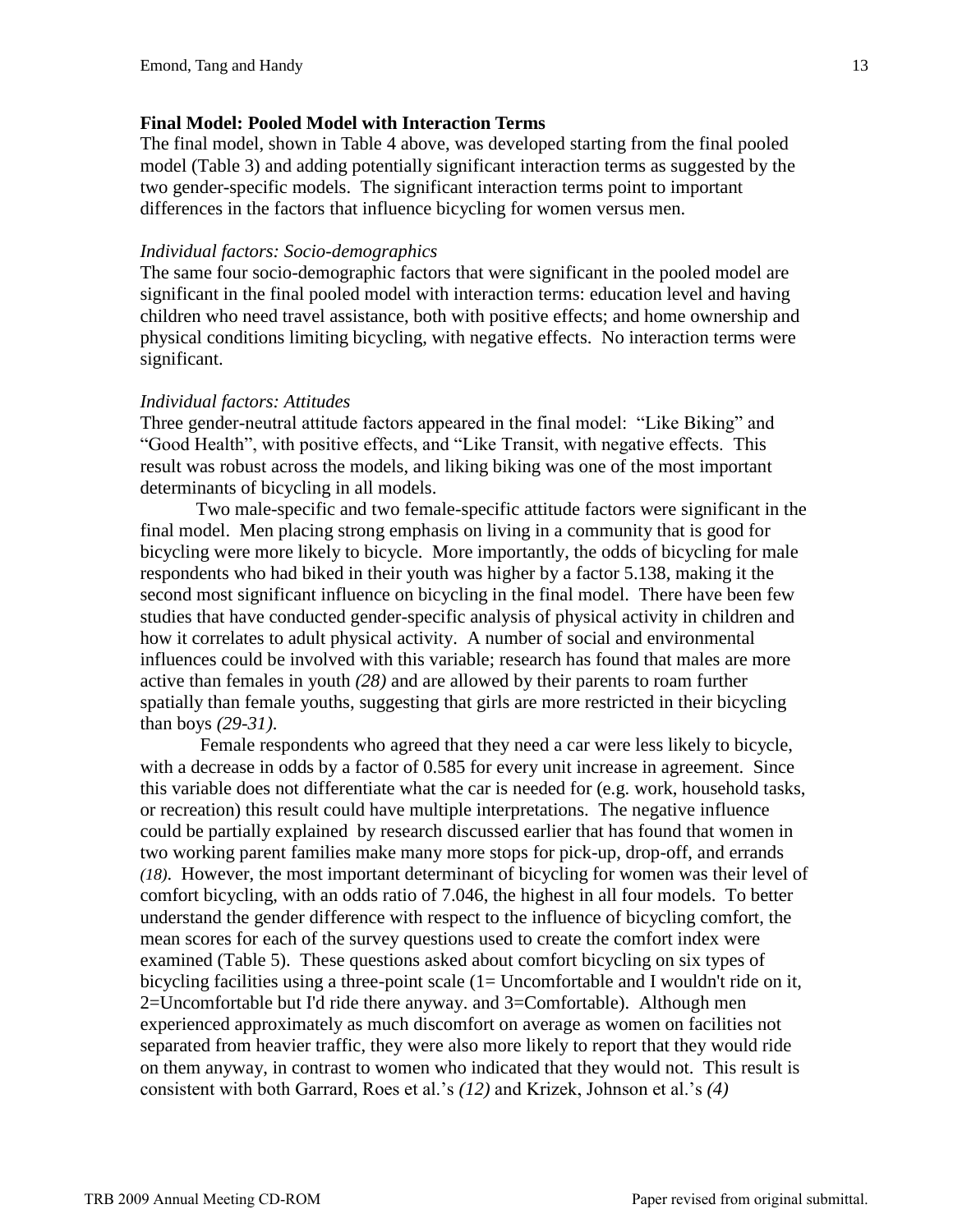observations that women have a stronger preference for bicycling on facilities that were separated from traffic than men did.

| Variable name |                                          | Female | Male | <b>P-value</b> |
|---------------|------------------------------------------|--------|------|----------------|
|               |                                          | mean   | mean |                |
|               | Biking Comfort index                     | 2.29   | 2.47 | 0.000          |
| (1)           | Off-street path                          | 2.74   | 2.85 | 0.002          |
| (2)           | Quiet street                             | 2.91   | 2.92 | 0.658          |
| (3)           | Two-lane-local-street with bike lane     | 2.70   | 2.84 | 0.000          |
| (4)           | Two-lane-local-street without bike lane  | 1.65   | 1.97 | 0.000          |
| (5)           | Four-lane-local-street with bike lane    | 2.38   | 2.59 | 0.003          |
| (6)           | Four-lane-local-street without bike lane | 1.36   | 1.63 | 0.000          |

**TABLE 5 Biking Comfort Variable Mean Scores with Respect to Gender Difference** 

*Note: Boldface indicates a significant difference, p<0.05 (One-way ANOVA)*

## *Social environment*

Only one social variable, the perception that bikers are poor, is significant in the final model. Social environment effects did not differ for men and women. It is notable that positive perceptions of the bicyclists in the community (e.g. bicycling is normal for adults) were not significant predictors of bicycling.

# *Physical environment*

Two variables in this category were significant: safe destinations and the interaction term of transit access with male, both positively associated with bicycling. A perception of safe destinations to bicycle to in the respondent's neighborhood increased the likelihood of bicycling regardless of gender. However, this variable is only marginally significant  $(0.05 < p < 0.10)$  and could be overshadowed by the very strong effect of bicycle comfort. The male-specific transit access variable could perhaps be serving as a proxy for a set of neighborhood characteristics; denser neighborhoods that are easier to access by bicycle might also have more transit facilities.

# **CONCLUSIONS**

This analysis offers new insights into the factors that explain gender differences in bicycling. Study results show that individual, social, and physical factors all play an important part in determining bicycle use and that these influences are often the same for men and women. However, they also highlight important differences in the factors that matter to men and women.

Individual factors were the most important influences both for the gender-specific samples and the pooled sample. Consistent with Xing et al. *(27)*, the most important gender-neutral factor was agreement with the statement "I like biking". Gender-specific influences were stronger determinants of bicycle use, however. Biking in youth was the strongest positive influence on men choosing to bicycle. As discussed earlier, more research to determine why bicycling in youth is an important influence on men but not women choosing to bicycle is required. Feeling comfortable using bicycle facilities was the strongest positive influence on women's bicycle use, a finding which is supported by previous research on gender differences in bicycling. This finding, in conjunction with the significant positive influence of perception of bicycling safety to selected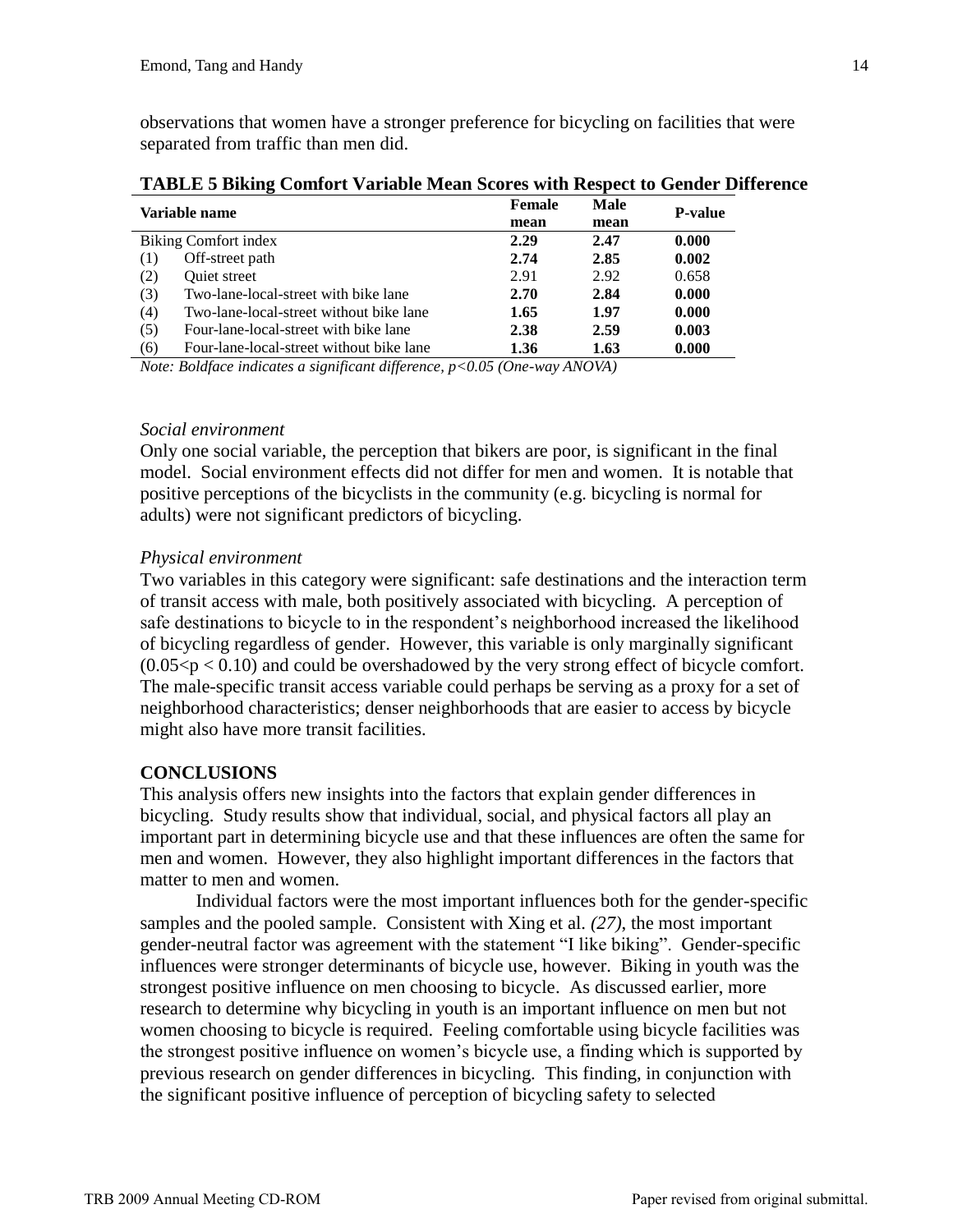neighborhood destinations, suggests an indirect effect of bicycle facilities on bicycle use through their influence of perceptions of bicycling safety.

These results point to a need for gender sensitivity in the bicycle planning process and a reevaluation of the definitions of "experienced" vs. "non experienced" bicyclist categories that guide U.S. bicycle infrastructure design *(32-33)*. The U. S. Federal Highway Administration (FHWA) classifies bicyclists into 3 standardized categories: (a) Group A *advanced bicyclists*: experienced riders who operate under most traffic conditions, (b) Group B *basic bicyclists*: casual or new adult and teenage riders who are less confident of their ability to operate in traffic without specific provisions for bicycles, and (c) Group C *children (33)*. This classification system is widely used to guide U.S. bicycle facility design. However, it does not explicitly take into account gender differences in bicycling behavior.

Another example of the classification of experienced and inexperienced being based on cyclists' comfort level of driving in traffic is the Bicycle Compatibility Index (BCI) used by the FHWA as an important guideline for bicycle infrastructure design and assessment *(32)*. Since women have been shown to be less comfortable with traffic at all levels of experience, women might be more apt to be classified as inexperienced than men. In Harkey and Reinfurt et al.'s study *(32)* experienced riders were "comfortable riding under most traffic conditions, including major streets with busy traffic and higher speeds"; when the participants were clustered into groups, there were twice as many women in the casual (i.e. inexperienced) bicyclist group than either of the two experienced bicyclist groups.

Our study suggests that gender differences in perceptions of bicycling safety combined with the effect of bicycle facility type could help explain different cycling rates for men and women. If this is the case, it is possible that the FHWA design guidelines actually discourage instead of support women's bicycle use. If as research suggests, women prefer to use traffic-separated facilities even as experienced bicyclists, does the use of facilities which are usually designed for the "inexperienced" cyclist *(32,33)* discourage women from bicycling because these facilities are often not as convenient to services *(8,4)*?

Although providing bicycle facilities that equally support the needs of both male and female bicyclists is an important step towards increasing U.S. bicycling levels, there are a number of other approaches that should be combined with bicycle facility design for a more comprehensive program. The FHWA *(34)* suggests a joint approach of engineering, education, enforcement, and promotion of bicycling *(35)* to increase the U.S. bicycling rate. These approaches, combined with the understanding of how gender differences affect bicycling rates could form the basis for strategies to increase bicycling among women. This will first require further research to understand how the combination of gender differences interacts with individual, social and physical factors to affect bicycling levels. The high rates of bicycling for women in other countries suggest much room for improvement in the U.S.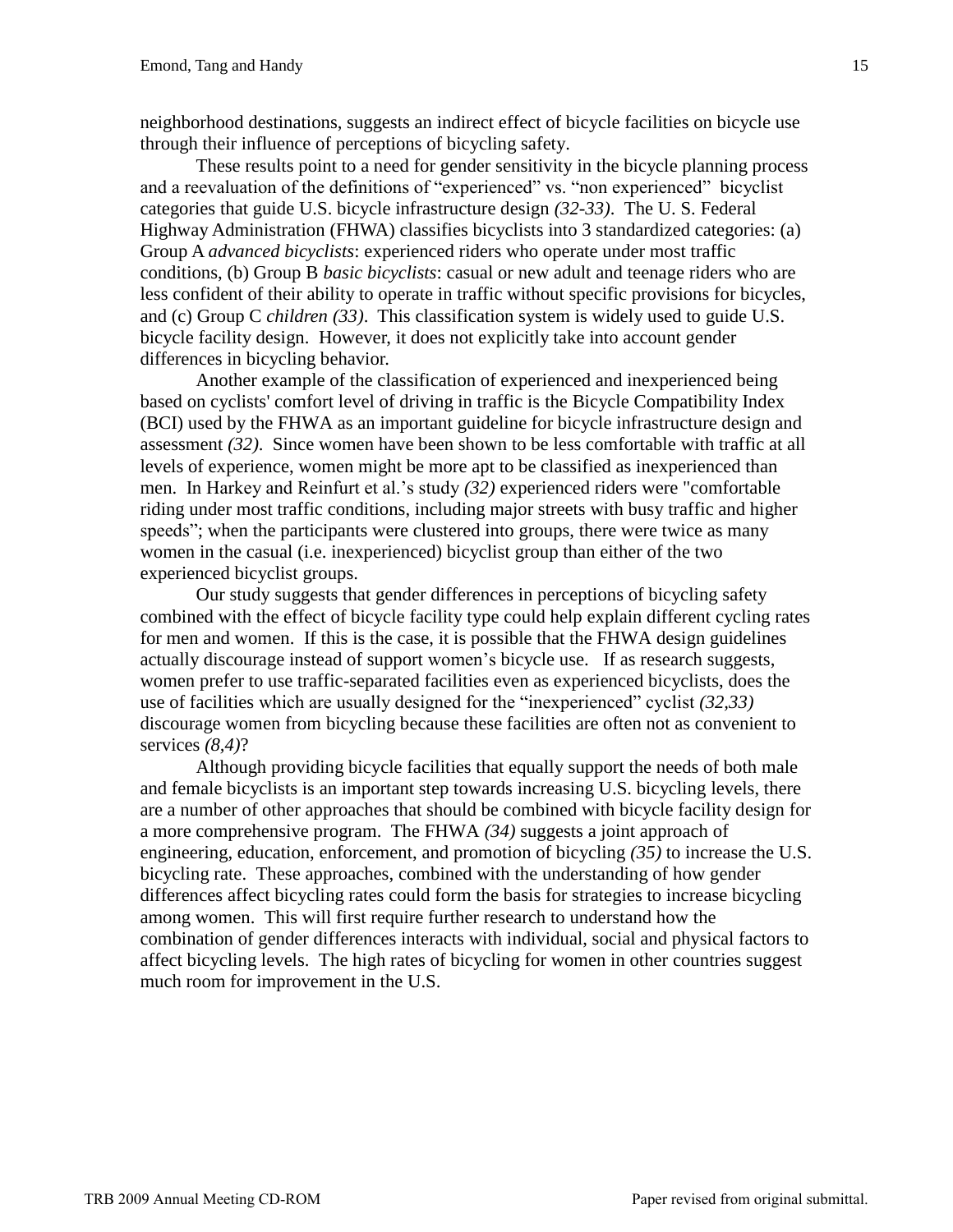# **REFERENCES**

- 1. Richards, L.K. Gas prices up bicycle sales, in *TimesRecordNews*, Wichita Falls, April 23, 2008. http://www.timesrecordnews.com/news/2008/apr/23/gas-pricesbicycle-sales/. Accessed July10, 2008.
- 2. Earnest, L. Bikes help commuters get around gas prices, in *Los Angeles Time,*  July 8, 2008. Los Angeles. http://www.latimes.com/business/la-fi-pennywise8- 2008jul08,0,6515708.story. Accessed July 20, 2008.
- 3. Kassel, R. A smoother ride for cycling in the city, in *Gotham Gazette,* May 2008. New York. Accessed July 19, 2008.

http://www.gothamgazette.com/article/environment/20080527/7/2534

- 4. Krizek, K.J., P.J. Johnson, and N. Tilahun. Gender Differences in Bicycling Behavior and Facility Preferences. In *Conference Proceedings 35*, *Research on Women's Issues in Transportation Volume 2: Technical Papers. Conference on Research on Women's Issues in Transportation*, Transportation Research Board of the National Academies. Chicago, Illinois, 2004, pp. 31-40.
- 5. Garrard, J., S. Crawford, and N. Hakman. *Revolutions for Women: Increasing women's participation in cycling for recreation and transport. Summary of key findings*. School of Health and Social Development. Deakin University: Victoria, Australia. 2006.
- 6. Forester, J. *Bicycle Transportation A Handbook for cycling transportation engineers 2nd edition*, ed. T.M. Press. Cambridge MA. 1994.
- 7. Barnes, G. and K. Krizek. *Tools for Predicting Usage and Benefits of Urban Bicycle Network Improvements*, Minnesota Department of Transportation, Research Services Section, St. Paul , MN, 2005.
- 8. Nelson, A.C. and D. Allen. If You Build Them, Commuters Will Use Them: Association Between Bicycle Facilities and Bicycle Commuting. *Transportation Research Board: Journal of the Transportation Research Board*, 1997, pp. 79-83.
- 9. Sallis, J.F. and N. Owen. Ecological models of health behavior. In *Health Behavior and Health Education: Theory, Research, and Practice,*, K. Glanz, B.K. Rimer, and F.M. Lewis, Editors. Jossey-Bass, San Francisco, CA. 2002.
- 10. Brown, N. *Why Aren't Women on Wheels?* 2004. San Francisco Bicycle Coalition. www.sfbike.org/?women\_mb. Accessed July 14, 2008.
- 11. Garrard, J. Health revolutions: promoting cycling among women. *Health Promotion Journal of Australia*, Vol. 14, No. 3, 2003, pp. 213-215.
- 12. Garrard, J., G. Roes, and S.K. Lo. Promoting Transportation cycling for women: The role of bicycle infrastructure*. Preventative Medicine*, Vol. 46, No. 1, 2008, pp. 55-59.
- 13. Harris, C., R. and D. Glaser. Gender Differences in Risk Assessment: Why do Women Take Fewer Risks than Men? *Judgement and Decision Making*, Vol. 1, 2006, pp. 48-63.
- 14. Yang, J. and J. Daniel. *Study of optimal travel speed limits for shared traffic*. FHWA-NJ-2004-12. New Jersey Department of Transportation, and Federal Highway Administration, U.S. Department of Transportation, 2004.
- 15. Tilahun, N.Y., D.M. Levinson, and K.J. Krizek. Trails, lanes, or traffic: Valuing bicycle facilities with an adaptive stated preference survey*. Transportation Research Part A: Policy and Practice*, Vol. 41, 2007, pp. 287-301.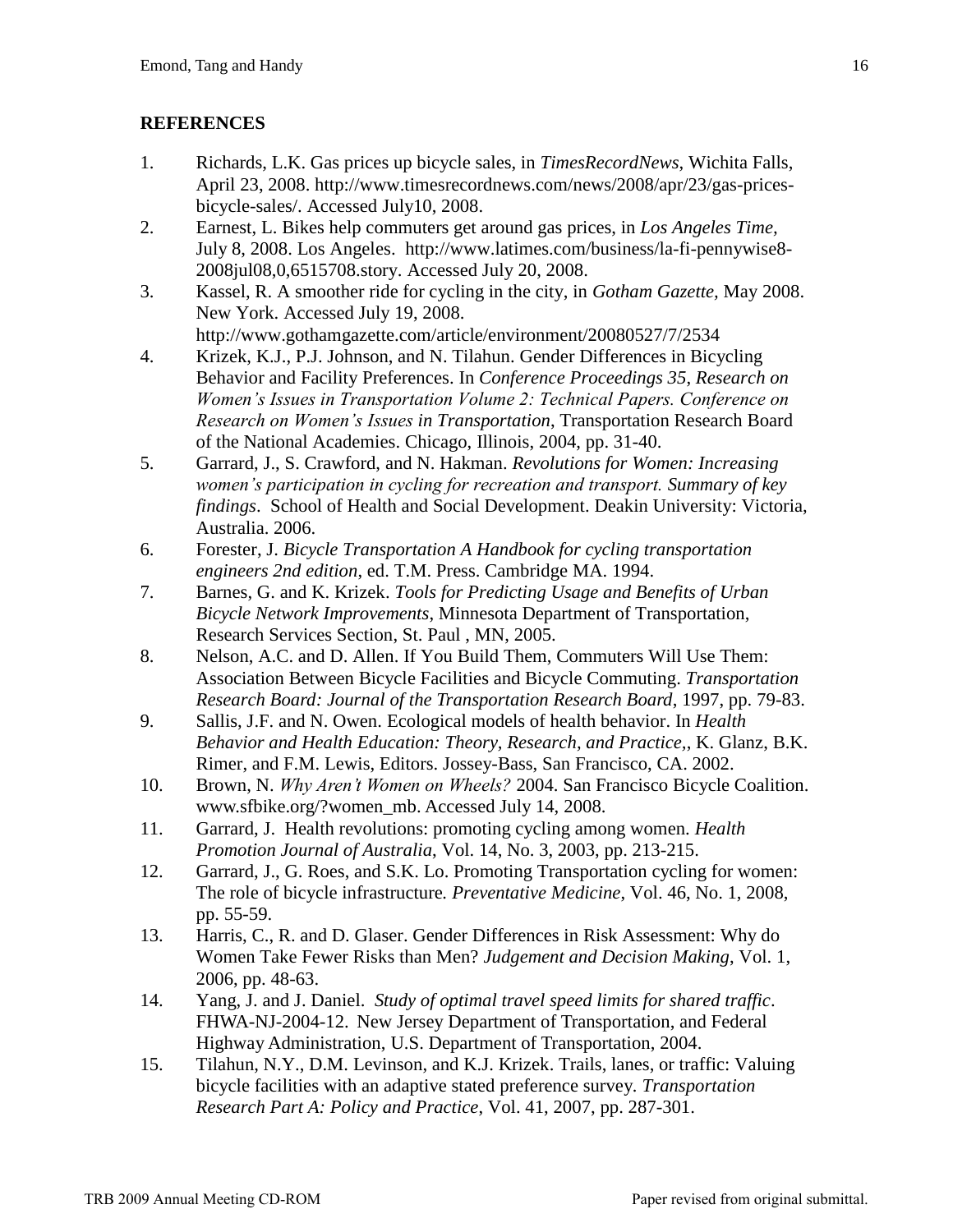- 16. Turner, T. and D. Niemeier. Travel to work and household responsibility: new evidence*. Transportation*, Vol. 24, No. 4, 1997, pp. 397-419.
- 17. Gossen, R. and C.L. Purvis. Activities, time, and travel: Changes in women's travel time expenditures, 1990–2000. In *Conference Proceedings 35*, *Research on Women's Issues in Transportation Volume 2: Technical Papers. Conference on Research on Women's Issues in Transportation*. Transportation Research Board of the National Academies. Chicago, Illinois, 2004, pp. 21-29.
- 18. McGuckin, N. and Y. Nakamoto. *Differences in Trip Chaining by Men and Women*. In *Conference Proceedings 35*, *Research on Women's Issues in Transportation Volume 2: Technical Papers. Conference on Research on Women's Issues in Transportation*. Transportation Research Board of the National Academies. Chicago, Illinois, 2004, pp. 49-56.
- 19. Pucher, J. and R. Buehler. Making Cycling Irresistible: Lessons from The Netherlands, Denmark and Germany*. Transport Reviews*, Vol. 28, No. 4, 2008, pp. 495-528.
- 20. Portland Transportation. *Options Newsletter Summer 2006: Transportation Options Gets Practical*. Portland. http://www.portlandonline.com/TRANSPORTATION/index.cfm?a=122067&c=4 4270. Accessed July 5, 2008.
- 21. Buehler, T. and S. Handy. Fifty Years of Bicycle Policy in Davis*.* Presented at the *2008 Annual Meeting of the Transportation Research Board.* Washington, DC., 2008.
- 22. Moudon, A.V., C. Lee, A.D. Cheadle, C.W. Collier, D. Johnson, T.L. Schmid, and R.D. Weather. Cycling and the built environment, a US perspective*. Transportation Research Part D: Transport and Environment*, Vol. 10, No. 3, 2005, pp. 245-261.
- 23. Goldsmith, S. A. *National Bicycling and Walking Study, Case Study No. 1: Reasons Why Bicycling and Walking Are Not Being Used More Extensively as Travel Modes.* Federal Highway Administration*,* U.S. Department of Transportation, 1992.
- 24. Pucher, J. and L. Dijkstra, Promoting Safe Walking and Cycling to Improve Public Health: Lessons From The Netherlands and Germany*. American Journal Public Health*,Vol. 93, No. 9, 2003, pp. 1509-1516.
- 25. Bengoechea, E., J. Spence, and K. McGannon, Gender differences in perceived environmental correlates of physical activity*. International Journal of Behavioral Nutrition and Physical Activity*, Vol. 2, No. 1, 2005.
- 26. Rietveld, P. and V. Daniel, Determinants of bicycle use: do municipal policies matter? *. Transportation Research Part A: Policy and Practice*, Vol. 38, No. 7, 2004, pp. 531-550.
- 27. Xing, Y., S.L. Handy, and T.J. Buehler, *Factors associated with bicycle ownership and use: A study of 6 small U.S. cities.* Presented at the 87th *Transportation Research Board Meeting.* Washington, D.C., 2008.
- 28. Sallis, J.F., J.J. Prochaska, and W.C. Taylor, A review of correlates of physical activity of children and adolescents*. Medicine & Science in Sports & Exercise*, Vol. 32, No. 5, 2000, pp. 963-975.
- 29. Valentine, G., 'My Son's a Bit Dizzy.' 'My Wife's a Bit Soft': Gender, children